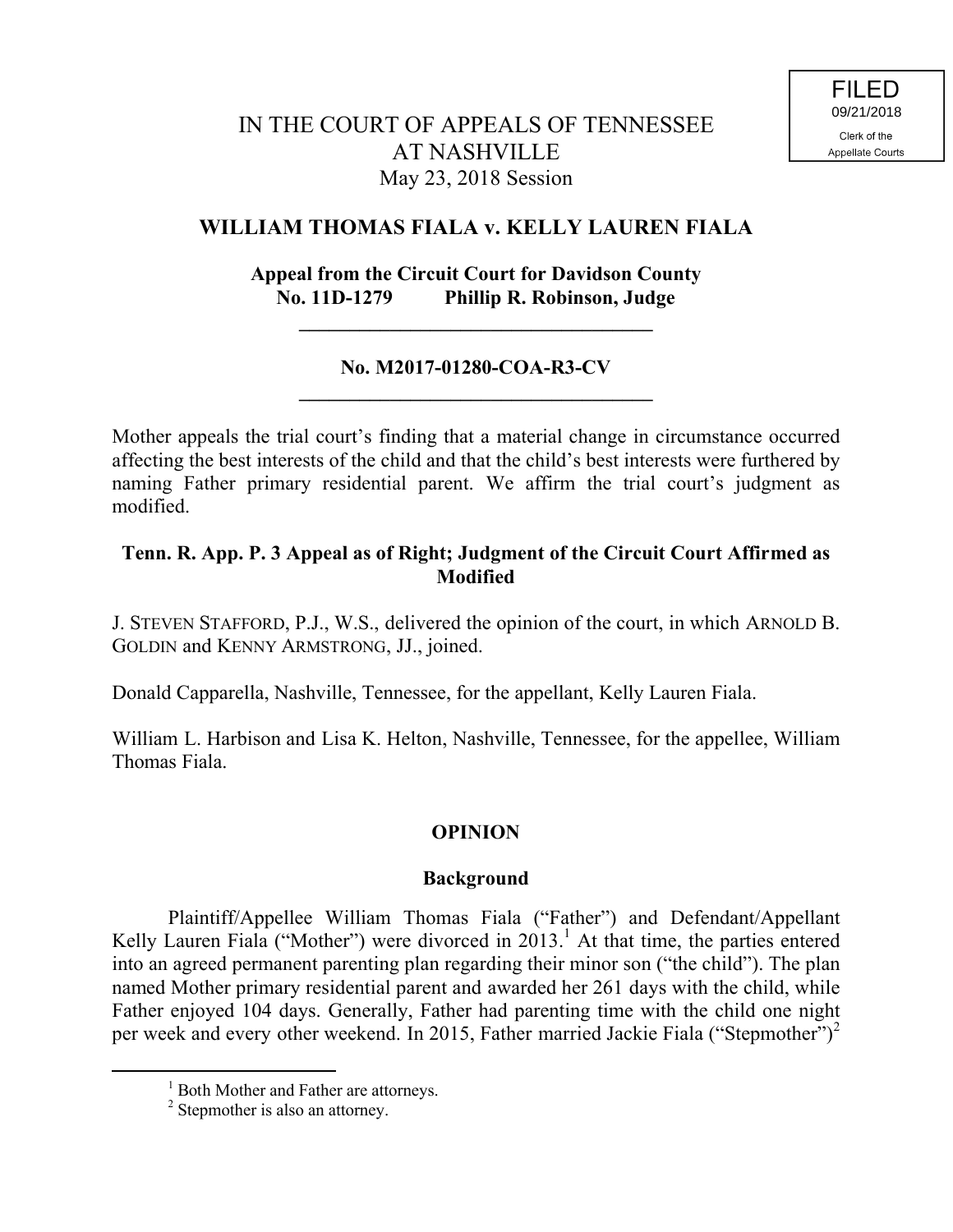and Father and Stepmother later had another child together. There is generally no dispute that Father's relationship with Stepmother began prior to the divorce. As such, Mother's relationship with Father and Stepmother was strained at best.

On August 27, 2015, Father filed a petition to modify the permanent parenting plan and child support, to designate Father as primary residential parent, for an ex parte restraining order awarding him immediate temporary custody of the child, to hold Mother in contempt, and for other relief. Father filed the petition on the basis that Mother was causing irreparable harm to the child by alienating the child from Father, causing a hostile environment for the child whenever Father and Stepmother were present, acting hostile to Father and Stepmother when the child was present, and calling Stepmother obscene names in the child's presence. Mother answered the petition and admitted that Father's remarriage was a material change in circumstances. According to Mother, upon Father's remarriage, the relationship between herself, the child, and Father was "dramatically impacted" by Stepmother's "gross[] interfer[ence] in the relationship between the parties." Mother did not, however, ask for any affirmative relief.

The trial court denied Father's request for an ex parte restraining order awarding him temporary custody of the child by order of August 28, 2015. In the same order, however, the trial court did restrain Mother from discussing Father's petition with the minor child, from interfering in Father's and Stepmother's relationship with the child, from discouraging the child from communicating with Father and Stepmother, and from creating a hostile environment for the child while Father and Stepmother are present.

A three day trial was held on April 25 & 26 and May 2, 2017. Twelve witnesses testified at trial. Each witness generally stated that the child was happy, healthy, has a good relationship with Mother, Father, and all other caretakers, is well-behaved, and doing well at school both academically and socially. According to Father, however, throughout the years following the entry of the divorce decree, Mother had often refused to follow the parenting plan by refusing to make the child available, delaying Father's ability to pick up the child, or attempting to interfere in Father's scheduled parenting time. Moreover, Father testified that Mother had subjected Father, Stepmother, and the child to multiple instances of hostility. According to Father and Stepmother, Mother's hostility, particularly toward Father's relationship with Stepmother, had caused the child to be frightened, anxious, and distressed at times, both at Mother's current behavior and the child's anticipation of Mother's reaction to certain events. In support of this testimony, Father submitted several emails, text messages, and video recordings as evidence of Mother's hostile behavior toward Father and Stepmother and how it affects the child.

In particular, the exhibits include video and transcript from a June 2014 exchange of the child. Prior to this exchange, Father had admittedly taken the child to another state for a family visit without Mother's permission. Father testified that Mother refused to allow the visit, even though it was during his parenting time. Stepmother undisputedly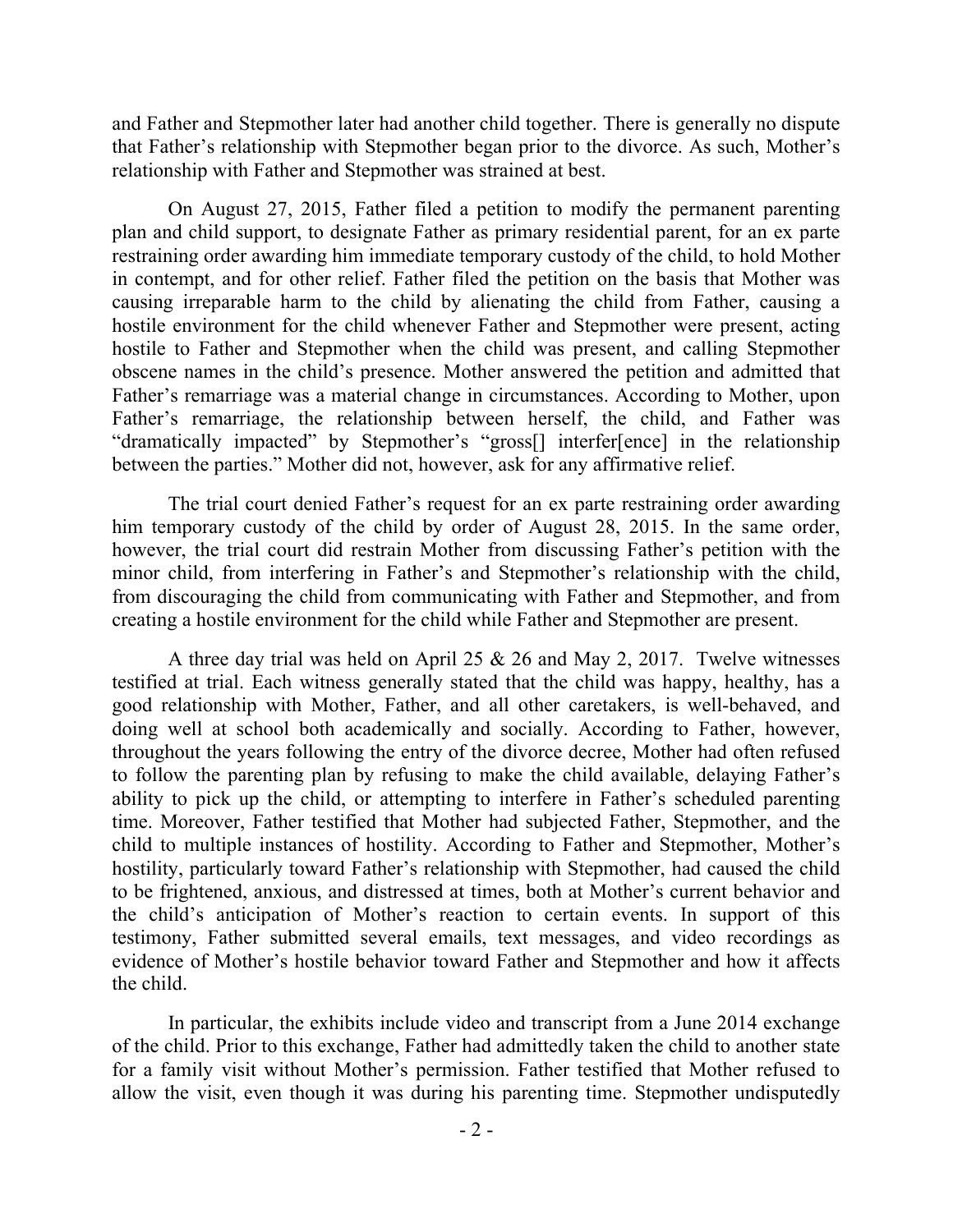accompanied Father on the trip, which occurred prior to their marriage; Father testified, however, that Father and Stepmother stayed in different rooms. Regardless, upon return of the child, Mother informed the child that "Daddy kidnapped you." Mother then threatened to prevent Father from seeing the child until Father returned to court. Other exhibits show that Mother often threatened Father with denial of parenting time based upon her conditions, including a demand to inspect Father's new home after he moved and a demand that Father sign an agreement that Stepmother have no contact with the child.

A September 2014 video and transcript show Mother talking about Father's extramarital affair with the child present. Father also submitted video and transcript from a May 2015 T-ball game in which Mother hurled insults at Stepmother,<sup>3</sup> refused to allow the child to participate in the game due to Stepmother's presence, blamed Father for "ruin[ing]" the event, disagreed with Father that she could prevent Father from being a part of the child's life, and told the child that Father did not love him. The child can be seen crying and hiding behind a tree during this incident. According to Father, this incident was the "straw that broke the camel's back" that caused him to file the modification petition.

Video and transcript from a later May 2015 phone call reveals an incident wherein Mother attempts to entice the child to abandon scheduled parenting time with Father in favor of time with her. The child, however, declines Mother's invitation, choosing to remain with Father. In response, Mother informed the child that Father "is brainwashing you." The child denied that Father told him what to say on this call; Mother was not persuaded. The child then stated "Mommy doesn't believe me."

Father and Stepmother testified that the insults and interference did not terminate upon the entry of the restraining order, but rather continued into 2016. For example, in February 2016, Father and Stepmother testified to an incident where Mother insulted Stepmother at one of the child's ball games. When confronted, Mother told Father that they could avoid the comments if they stopped attending the child's activities. Another video was played from July 2016 in which the child becomes hysterical at the prospect that Mother will know that Stepmother is present at an exchange. The child, visibly crying, repeatedly begs Father to drop Stepmother off so that Mother will not see her, apparently out of fear of Mother's reaction.

Later, in November 2016, video and transcript showed an incident wherein Mother initially refused to allow the child to attend a Cub Scout event during Father's parenting time, insisting that Father and another child that Father brought to the event were not able to attend the event because it was school-related. Other videos and transcript show Mother repeatedly discussing the litigation in front of the minor child. Also in November

<sup>&</sup>lt;sup>3</sup> Specifically, Mother stated that Stepmother is never allowed to come to the child's ball games or even talk to the child and calls Stepmother "bitch," "whore," "disgusting," and "mistress." despite acknowledging that the child can hear Mother's comments.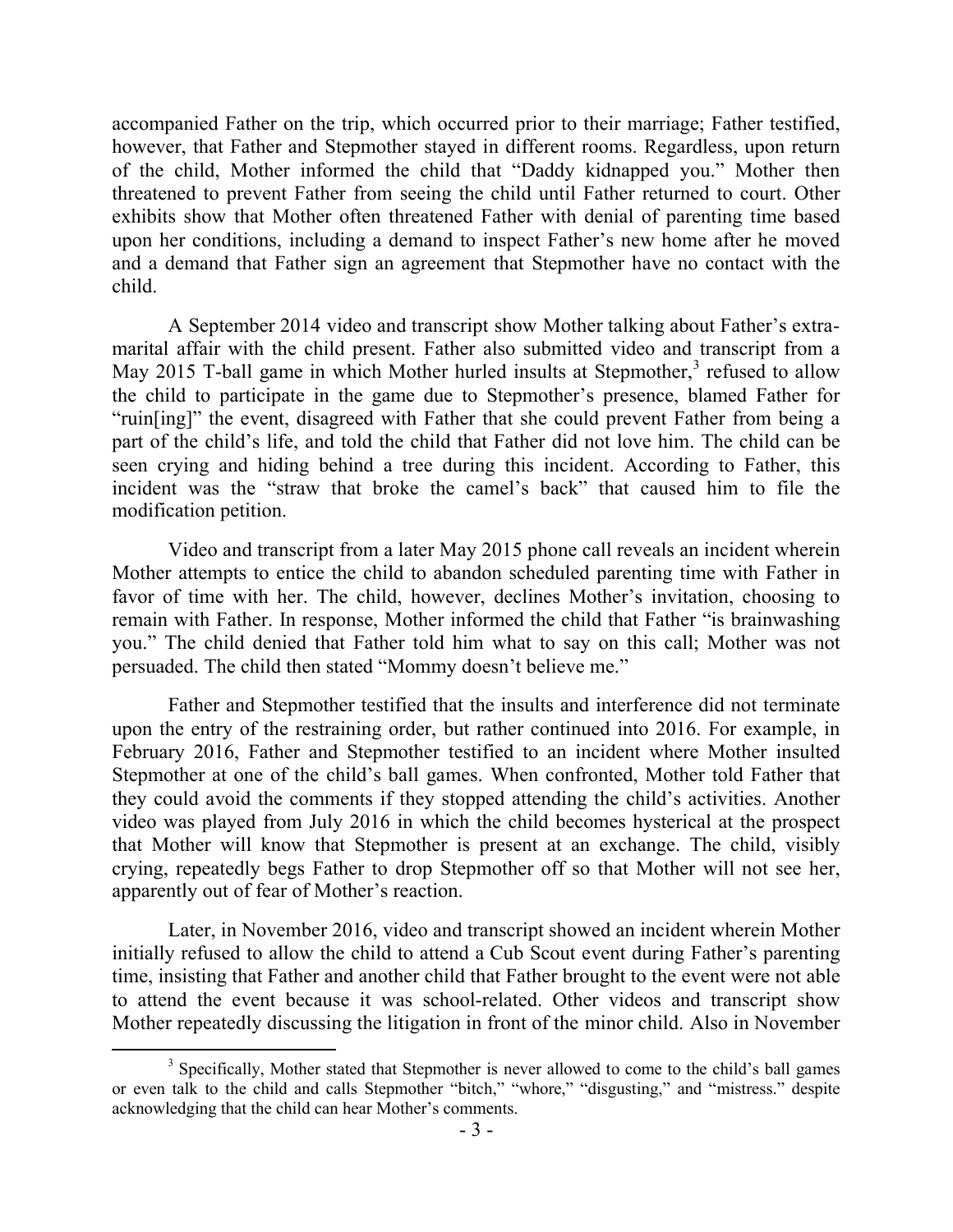2016, Father testified that as he was attempting to accommodate Mother's desire not to see Stepmother by parking his car far from Mother, Mother asked why Father was "hiding your whore?"

Despite these incidents, Father and Stepmother both testified that they have a strong relationship with the child. Likewise, the child is strongly bonded to his halfsibling. According to both Father and Stepmother, the child is healthy, happy, and thriving. Nevertheless, they testified that Mother's hostility has caused the child to be "petrified" of causing Mother's anger, even by doing so little as leaving a gift that Mother gave him at Father's home.

Mother did not deny that she had acted inappropriately during some of the videos, particularly the May 2015 T-ball incident. Mother testified, however, that her ire was sometimes justified by Father's decision to engage in an extra-marital affair and to allow the child to be around Stepmother. Mother also testified that she generally never refused Father's visitation and even often accommodated changes to the parenting schedule requested by Father. Documentary proof was presented to support Mother's testimony on this issue. Indeed, Father admitted that following the divorce, Mother had accommodated his request to change the hours of his parenting time to give him more useable time with the child. Moreover, the proof showed that Father sometimes did not utilize all of the parenting time provided for him in the permanent parenting plan. Mother testified that she also involved Father in other decisions, such as which school the child was to attend, despite having authority over education decisions in the permanent parenting plan. According to Mother, despite her offer for Father's input, Father made little effort to investigate the schools and ultimately agreed with her suggested private school.

Mother also testified that Father was also guilty of inappropriate behavior in the child's presence. For example, evidence was presented that Father used derogatory names for Mother in his cell phone address book; the child would use the phone when in Father's custody to speak to Mother.<sup>4</sup> In October 2014, Mother also suffered from an aneurysm that caused her to be hospitalized for some time.<sup>5</sup> Following this diagnosis, Mother testified that during a heated exchange of the child, Father stated that he hoped that Mother's "head explodes."<sup>6</sup> The evidence also showed that Father called Mother "a terrible mother" in front of the child and once described Mother as a "Grumpasaurus." Moreover, Mother took issue with Father's decision to allow the child around Stepmother prior to Father's remarriage, as the parties' parenting plan did not allow paramours to have overnight visits when the child was present.

<sup>&</sup>lt;sup>4</sup> Father testified that he changed the names after the child learned to read.

<sup>&</sup>lt;sup>5</sup> There is no dispute that Father did not exercise additional parenting time during Mother's hospitalization. Father explained that he chose to allow the child to remain near Mother and her side of the family during that time, given the seriousness of Mother's condition.

<sup>&</sup>lt;sup>6</sup> Father denied this statement, testifying that he instead warned Mother that if she continued in such a heated fashion, her head would explode. Father also testified that Mother told the child following her aneurysm that Father "almost killed" Mother.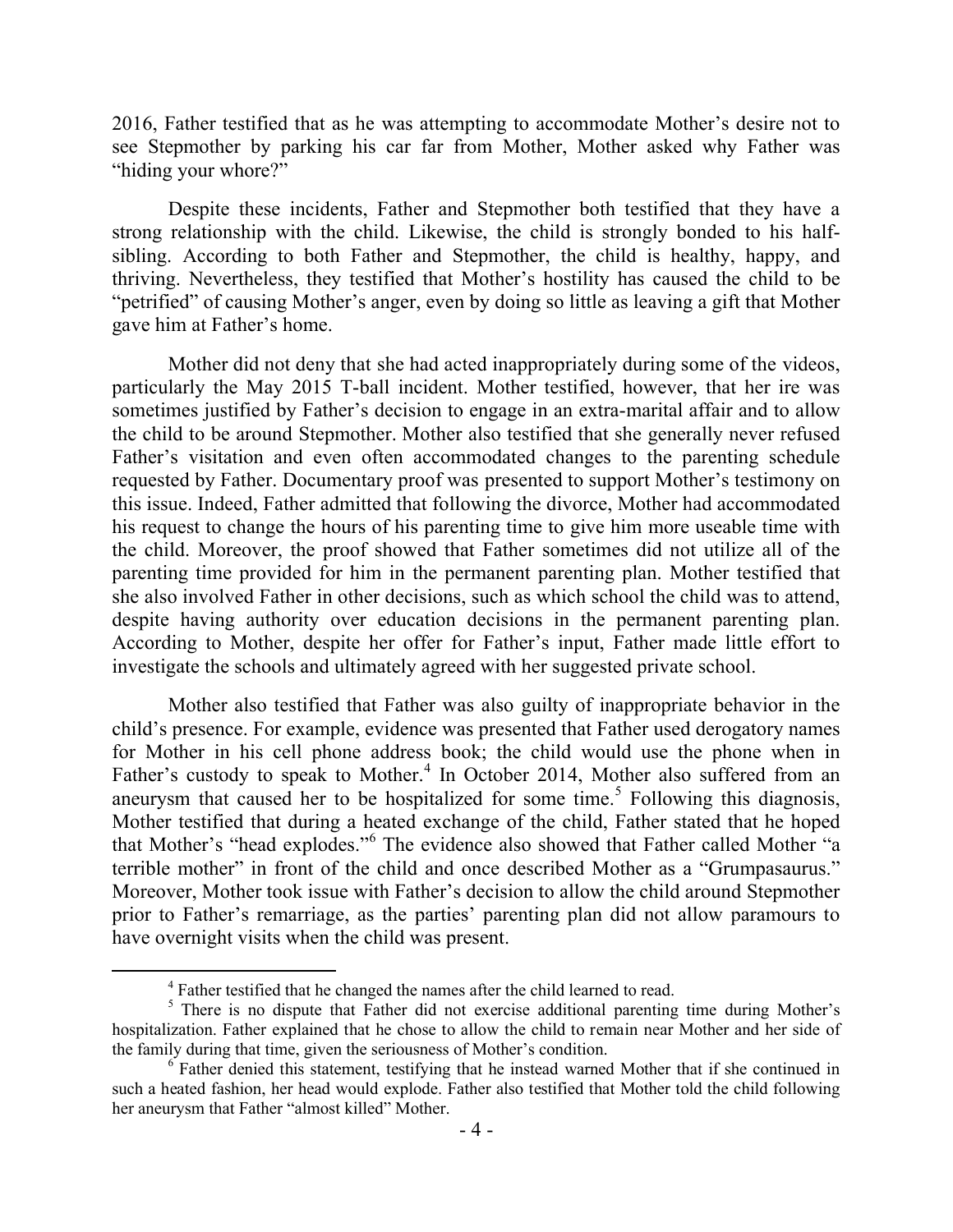Finally, Mother testified that regardless of the incidents, the child was thriving in her care. Generally, the child was performing well in school, was involved in many different activities, and was undisputedly strongly bonded to Mother. Testimony showing that the child was doing well was corroborated by all the witnesses.

The trial court issued its purported final order on May 22, 2017, containing detailed findings of fact and conclusions of law. First, the trial court found that Mother's "overt refusal to comply with the parenting plan, her efforts to interfere with the Father's parenting time[,] and her sarcastic, denigrating behavior" were sufficient to show a material change in circumstance affecting the best interests of the child. The trial court thereafter went into an exhaustive review of the applicable best interest factors, ultimately concluding that changing custody to Father was in the child's best interests. Based on the trial court's findings, it ordered that Mother's parenting time would be suspended for a period of sixty days, during which time Mother was to participate in therapy with a court-appointed therapist.<sup>7</sup> Once Mother had participated in five therapy sessions and after the expiration of the sixty-day time frame, Mother could petition the court to implement a parenting plan naming Father primary residential parent and dividing the child's time 265 days to Father and 100 days to Mother.<sup>8</sup> A parenting plan was attached to the trial court's order. On November 22, 2017, the trial court entered a subsequent order dismissing Father's contempt petition and pending motions for sanctions. From these orders, Mother appeals.<sup>9</sup>

#### **Issues Presented**

Mother raises two issues, which are taken from her brief:

- 1. Whether the trial court abused its discretion in changing custody from Mother to Father in a post-divorce petition.
- 2. Whether the trial court's award of Attorney's fees to Father should be reversed if the Court of Appeals also reverses the trial court's decision to change custody.

In the posture of appellee, Father also requests an award of attorney's fees incurred on appeal.

#### **Discussion**

Decisions involving the custody of a child are among the most important decisions faced by the courts. *Steen v. Steen*, 61 S.W.3d 324, 327 (Tenn. Ct. App. 2001). When faced with a request to modify custody, courts generally favor the existing custody

 $<sup>7</sup>$  Mother was allowed visitation through Skype during this time.</sup>

<sup>&</sup>lt;sup>8</sup> Largely, Mother's parenting time tracked Father's prior parenting time: every other weekend and one weeknight visit per week, although Mother's weeknight visit is not overnight.

<sup>9</sup> Both parties are represented by different counsel in this appeal.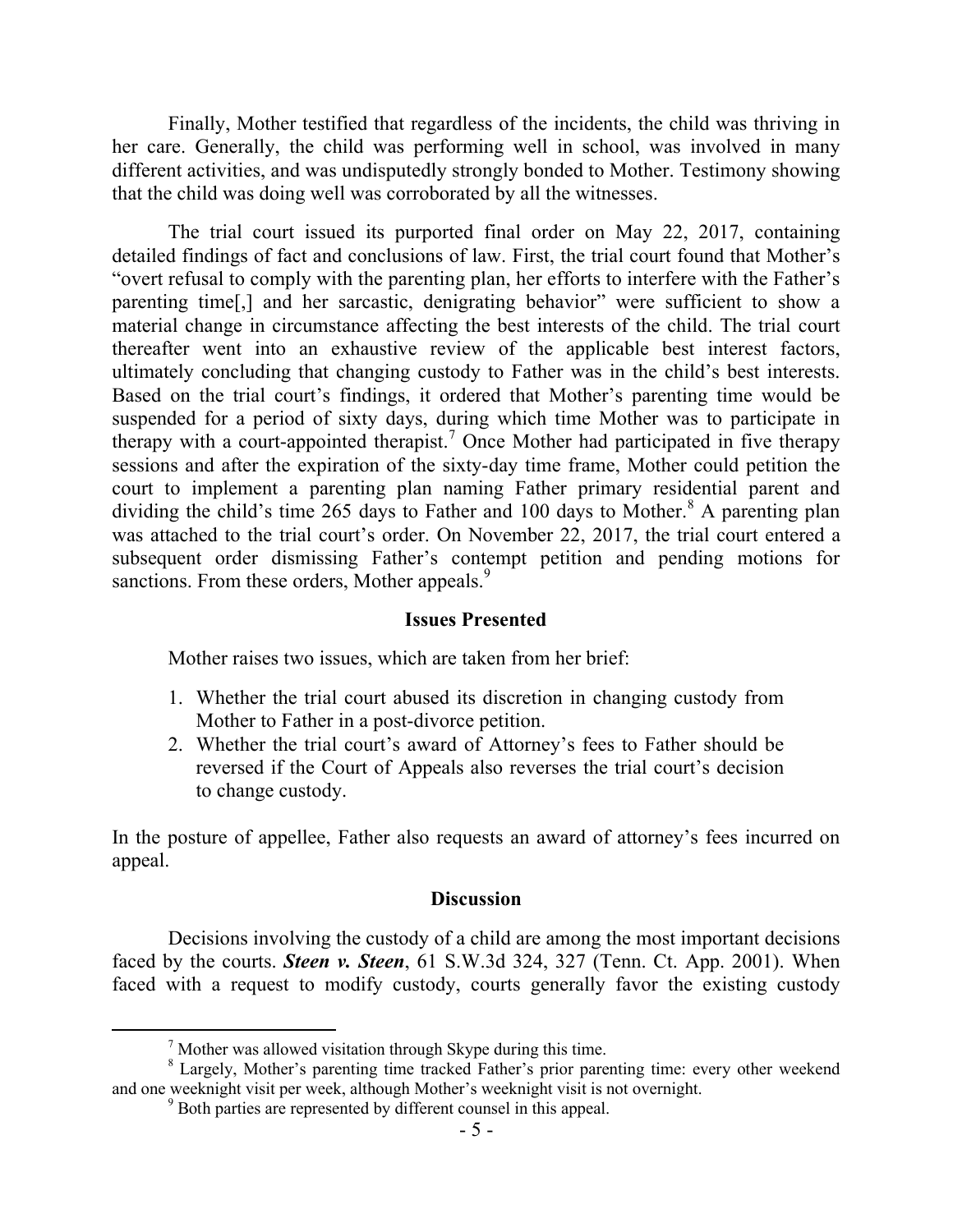arrangement, on the premise that children tend to thrive in a stable environment. *Aaby v. Strange*, 924 S.W.2d 623, 627 (Tenn.1996); *Hoalcraft v. Smithson*, 19 S.W.3d 822, 828 (Tenn. Ct. App. 2001). Thus, there is "a strong presumption in favor of continuity of placement" of a child. *Morris v. Morris*, No. M2001-02275-COA-R3-CV, 2002 WL 31059222, at \*2 (Tenn. Ct. App. Sept. 17, 2002) (quoting *Bah v. Bah*, 668 S.W.2d 663, 666 (Tenn. Ct. App. 1983)); *see also* Tenn. Code Ann. § 36-6-106(a)(3) (listing continuity as a factor in custody decisions). An existing custody order is considered res judicata on the facts as they existed at the time the order was entered. *Steen*, 61 S.W.3d at 327. However, "Tennessee courts are statutorily authorized to modify custody arrangements as necessitated by intervening changes in circumstances." *Conner v. Conner*, No. W2007-01711-COA-R3-CV, 2008 WL 2219255, at \*2 (Tenn. Ct. App. May 29, 2008).

The statute governing requests for such a modification provides:

If the issue before the court is a modification of the court's prior decree pertaining to custody, the petitioner must prove by a preponderance of the evidence a material change in circumstance. A material change of circumstance does not require a showing of a substantial risk of harm to the child. A material change of circumstance may include, but is not limited to, failures to adhere to the parenting plan or an order of custody and visitation or circumstances that make the parenting plan no longer in the best interest of the child.

Tenn. Code Ann. § 36-6-101(a)(2)(B). Therefore, under the statute, the party seeking modification of the parenting plan to change the designation of the primary residential parent has the burden of proving a material change in circumstances. *See Taylor v. McKinnie*, No. W2007-01468-COA-R3-JV, 2008 WL 2971767, at \*3 (Tenn. Ct. App. Aug.5, 2008) (citing *Kendrick*, 90 S.W.3d at 570). Only if the court finds a material change in circumstance does it proceed to consider whether changing custody is in the child's best interest. *Boyer v. Heimermann*, 238 S.W.3d 249, 259 (Tenn. Ct. App. 2007).

The determination of whether a material change in circumstance has occurred is a factual question. *In re T.C.D.*, 261 S.W.3d 734, 742 (Tenn. Ct. App. 2007). Generally, we review the trial court's factual findings de novo on the record with a presumption that the trial court's findings of fact are correct unless the evidence preponderates otherwise. *Kendrick v. Shoemak*e, 90 S.W.3d 566, 570 (Tenn. 2002); *Hass v. Knighton*, 676 S.W.2d 554, 555 (Tenn. 1984); Tenn. R. App. P. 13(d). In weighing the preponderance of the evidence, the trial court's findings of fact that are based on witness credibility are given great weight, and they will not be overturned absent clear and convincing evidence to the contrary. *In re Adoption of A.M.H.*, 215 S.W.3d 793, 809 (Tenn. 2002).

We note, however, that "[t]rial courts have broad discretion to fashion custody and visitation arrangements that best suit the unique circumstances of each case, and the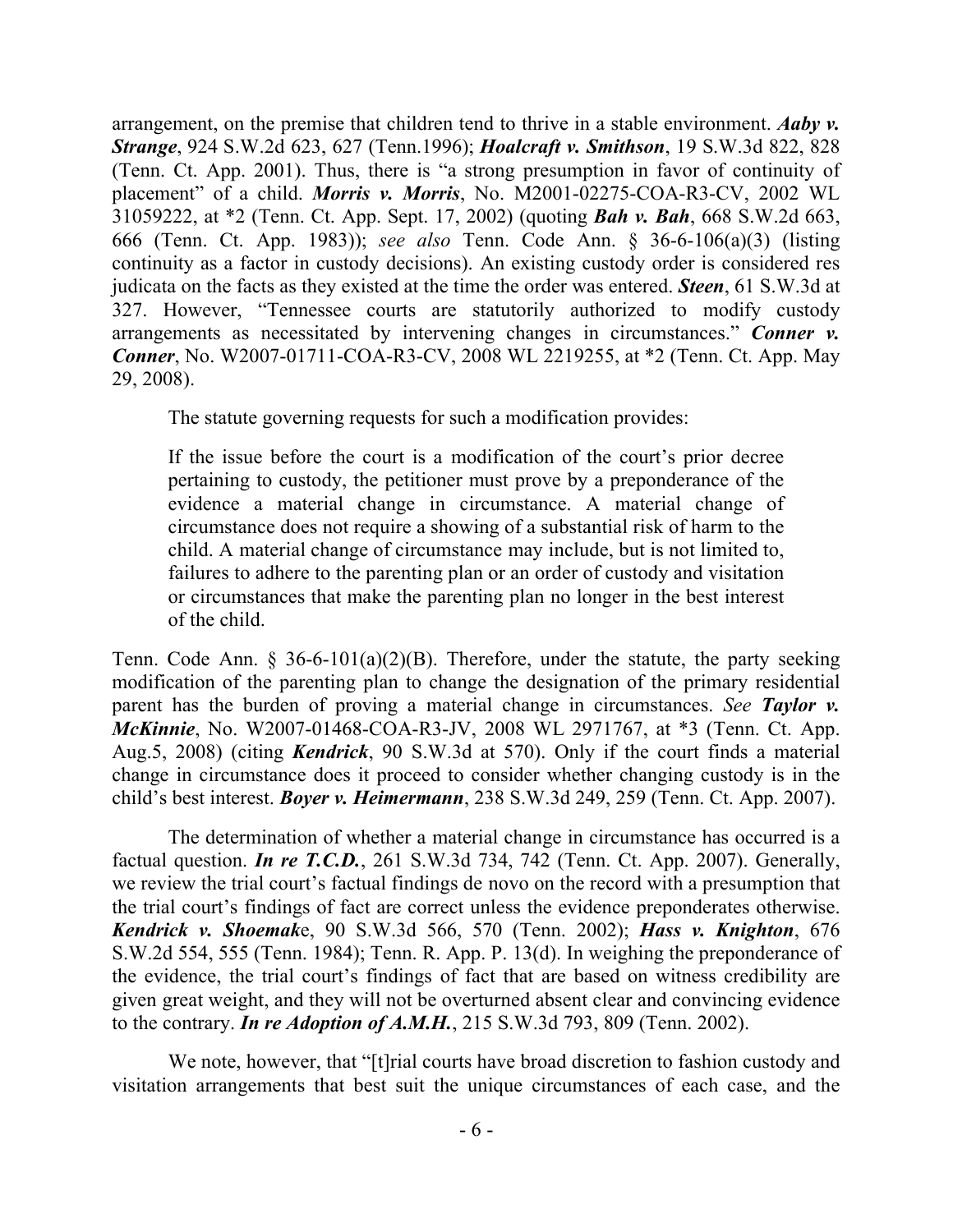appellate courts are reluctant to second-guess a trial court's determination regarding custody and visitation." *Reeder v. Reeder*, 375 S.W.3d 268, 278 (Tenn. Ct. App. 2012) (citing *Parker v. Parker*, 986 S.W.2d 557, 563 (Tenn. 1999)); see also C.W.H. v. L.A.S., 538 S.W.3d 488, 495 (Tenn. 2017) (quoting *Armbrister v. Armbrister*, 414 S.W.3d 685, 693 (Tenn. 2013)) ("[D]etermining the details of parenting plans is 'peculiarly within the broad discretion of the trial judge."). "Decisions concerning custody and visitation often hinge on subtle factors, such as the parents' demeanor and credibility during the proceedings." *Reeder*, 375 S.W.3d 268, 278–79 (citing *Adelsperger v. Adelsperger*, 970 S.W.2d 482, 485 (Tenn. Ct. App. 1997)). We therefore do not "tweak [parenting plans] . . . in the hopes of achieving a more reasonable result than the trial court." *Eldridge v. Eldridge*, 42 S.W.3d 82, 88 (Tenn. 2001). Thus, a trial court's decision regarding custody will be set aside only when it "falls outside the spectrum of rulings that might reasonably result from an application of the correct legal standards to the evidence found in the record." *Id.*

This discretion extends to the question of which parent should be named primary residential parent. *See Kathryne B.F. v. Michael David B.*, No. W2014-01863-COA-R3- CV, 2015 WL 4366311, at \*8 (Tenn. Ct. App. July 16, 2015) (quoting *In re Shayla H.*, No. M2013-00567-COA-R3-JV, 2014 WL 2601564, at \*5 (Tenn. Ct. App. Jun. 9, 2014)) ("'[T]trial courts have broad discretion in determining which parent should be the primary residential parent[.]'"). "Thus, 'the ultimate question as to who should be the primary residential parent on appeal is whether the trial court abused its discretion in its selection.'" *Id.* (quoting *Maupin v. Maupin*, 420 S.W.3d 761, 770 (Tenn. Ct. App. 2013)). While trial courts are afforded broad discretion in this area, "they still must base their decisions on the proof and upon the appropriate application of the applicable principles of law." *Gaskill v. Gaskill*, 936 S.W.2d 626, 631 (Tenn. Ct. App. 1996) (citing *D. v. K.*, 917 S.W.2d 682, 685 (Tenn. Ct. App. 1995)).

#### **Material Change in Circumstances**

We begin with the first prong of any attempt to change a final custody order: whether the parent seeking the change has shown a material change in circumstance. Tenn. Code Ann. § 36-6-101(a)(2)(B). "In considering a petition to modify custody from one parent to the other parent, 'the 'threshold issue' is whether a material change in circumstances has occurred after the initial custody determination.'" *McClain v. McClain*, 539 S.W.3d 170, 187–88 (Tenn. Ct. App. 2017) (quoting *Kendrick*, 90 S.W.3d at 570). As this Court has explained:

There are no bright line rules for determining when a change of circumstances should be deemed material enough to warrant changing an existing custody arrangement. *Kendrick v. Shoemake*, 90 S.W.3d at 570; *Taylor v. Taylor*, 849 S.W.2d [319,] 327 [(Tenn. 1993)]; *Solima v. Solima*, 7 S.W.3d [30,] 32 [(Tenn. Ct. App. 1998)]. These decisions turn on the unique facts of each case. As a general matter, however, the following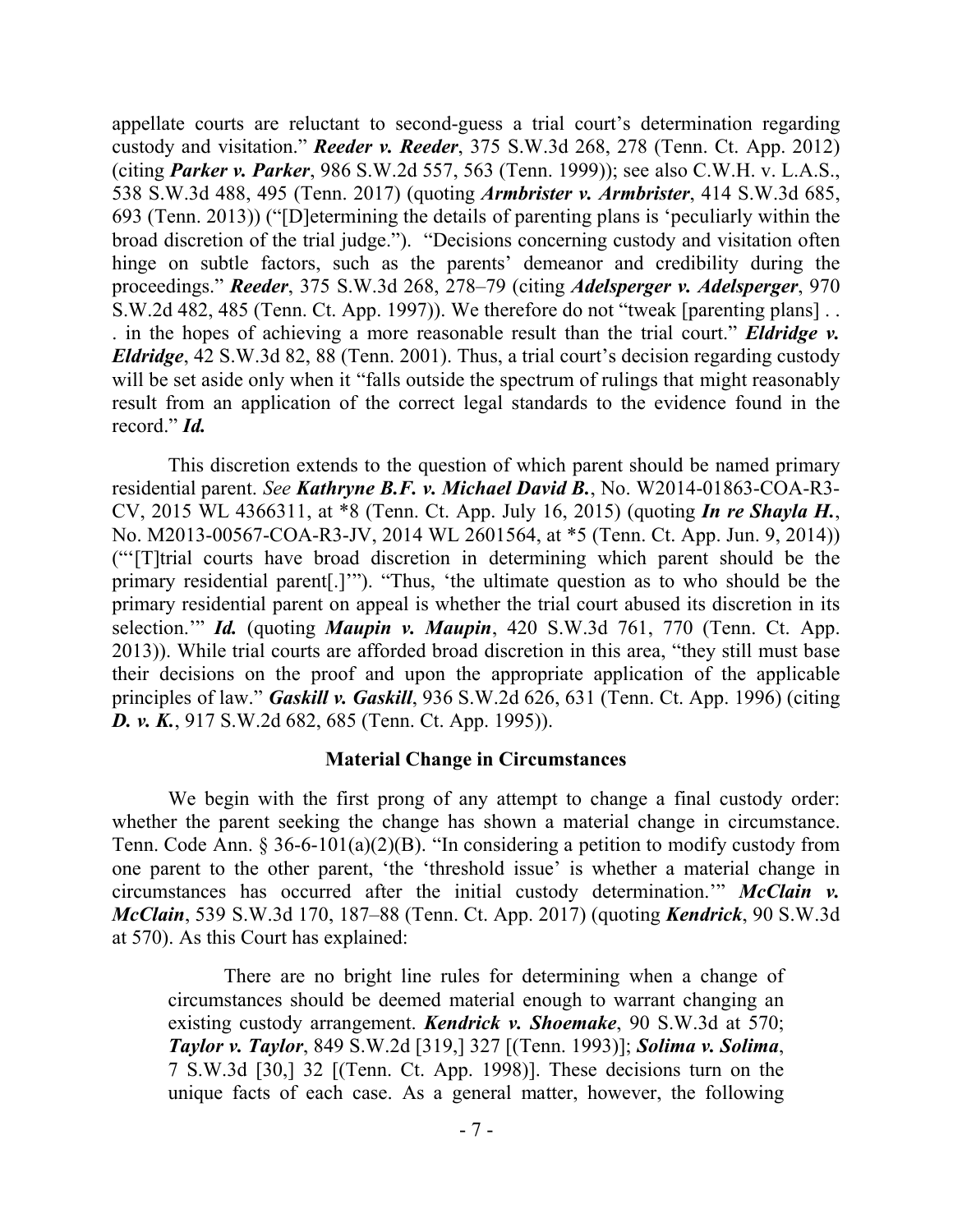principles illuminate the inquiry. First, the change of circumstances must involve either the child's circumstances or a parent's circumstances that affect the child's well-being. *Kendrick v. Shoemake*, 90 S.W.3d at 570. Second, the changed circumstances must have arisen after the entry of the custody order sought to be modified. *Turner v. Turner*, 776 S.W.2d 88, 90 (Tenn. Ct. App. 1989). . . . [Third], the change in circumstances must affect the child's well-being in some material way. *Kendrick v. Shoemake*, 90 S.W.3d at 570; *Blair v. Badenhope*, 77 S.W.3d [137,] 150 [(Tenn. 2002)]; *Hoalcraft v. Smithson*, 19 S.W.3d [822,] 829 [(Tenn. Ct. App. 1999)].

... If the person seeking the change of custody cannot demonstrate that the child's circumstances have changed in some material way, the trial court should not re-examine the comparative fitness of the parents, *Caudill v. Foley*, 21 S.W.3d 203, 213 (Tenn. Ct. App. 1999), or engage in a "best interests of the child" analysis. Rather, in the absence of proof of a material change in the child's circumstances, the trial court should simply decline to change custody. *Hoalcraft v. Smithson*, 19 S.W.3d at 828.

*Oliver v. Oliver*, No. M2002-02880-COA-R3-CV, 2004 WL 892536, at \*3 (Tenn. Ct. App. Apr. 26, 2004) (footnote omitted).

Here, Father asserts that the finding of a material change of circumstance is supported by both Mother's own admission and by the trial court's detailed findings on this issue. Specifically, Mother's answer to Father's petition to change custody contains the following statement: "Mother admits that there has been a material change of circumstances affecting the child's best interest. Specifically, since the parties' divorce on February 5, 2013, Father married the woman with whom he was having an extramarital affair during the parties' marriage." This Court has previously accepted a parent's admission in his or her pleading that a material change in circumstance affecting the best interests of the child has occurred. *See Wine v. Wine*, 245 S.W.3d 389, 392 (Tenn. Ct. App. 2007) (accepting mother's admission of a change in circumstance and significant variance in income for child support purposes); *Rose v. Lashlee*, No. M2005- 00361-COA-R3-CV, 2006 WL 2390980, at \*2 (Tenn. Ct. App. Aug. 18, 2006) ("No evidence regarding the existence of a material change of circumstances was required because [father] had admitted in his answer that the circumstances had changed since the entry of the parenting plan. When the allegations in a complaint are admitted in the answer, the subject matter of the allegations is removed as an issue, and no further proof is necessary."). *But see Williamson v. Lamm*, No. M2015-02006-COA-R3-CV, 2016 WL 5723953, at \*5 (Tenn. Ct. App. Sept. 30, 2016) (holding that the proof did not establish a material change in circumstance affecting the best interest of the child even though father admitted that a material change in circumstance had occurred). We note, however, that Mother is correct in her assertion that although she admitted that a material change in circumstances existed, she did not admit that such change had any meaningful effect on the child.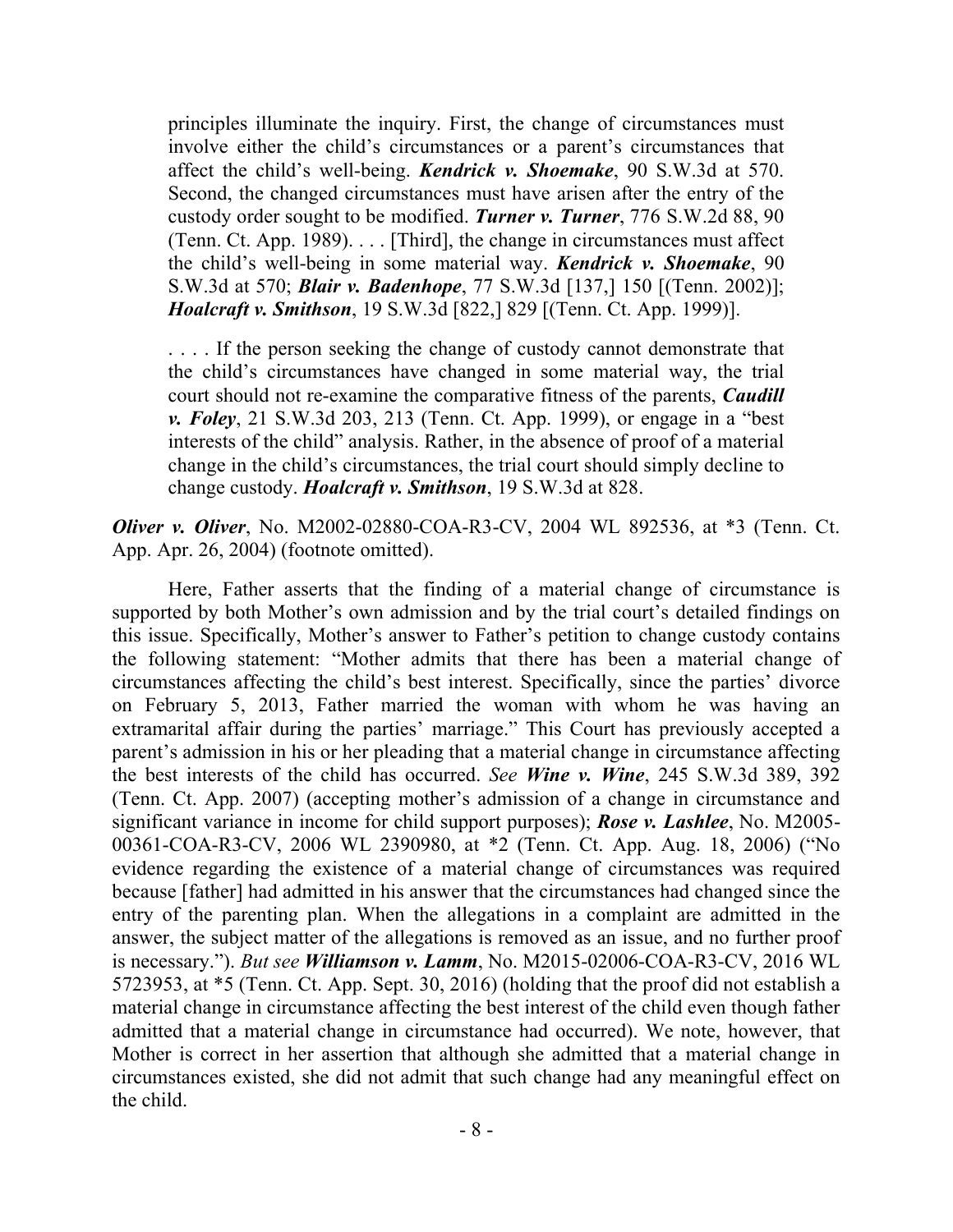Regardless, the trial court found that the proof showed a material change in circumstance affecting the best interests of the child, making detailed findings regarding Mother's interference in Father's time and relationship with the child, as well as various displays of hostility toward Father and Stepmother in the presence of the child. Mother argues, however, that there was no evidence to support this finding, as the evidence undisputedly showed that the child was well-mannered, happy, and had a close relationship with Father. Instead, Mother characterizes the facts of this case as punishing Mother for "a really bad day at child's ball game," similar to the facts in **Tomlin v.** *Leamon*, No. E2011-01398-COA-R3-CV, 2012 WL 586874 (Tenn. Ct. App. Feb. 23, 2012). In *Tomlin*, the trial court found a material change in circumstance based on mother's move, father's changed work schedule, and the children's expressed desire to spend more time with father. *Id.* at \*2. This Court reversed, holding that the proof was insufficient to show that the changes had any meaningful effect on the children. *Id.* at \*6. Although *Tomlin* also involved a "ball game incident" where Mother acted inappropriately, the trial court did not rely on this incident in support of its finding of changed circumstances. Indeed, the incident in question was the result of the mother's intoxication, rather than hostility toward the father. *Id.* at \*2. *Tomlin* therefore is simply not analogous to the facts of this case.

This case does not involve a single incident that had no meaningful effect on the child. Rather, the evidence is overwhelming that Mother engaged in a pattern of hostile behavior toward Father often while the child was present. Mother's inappropriate behavior includes: (1) telling the child that Father did not love him; (2) accusing Father of kidnapping the child even though the child was returned to Mother on time; (3) telling the child that Father "brainwash[ed]" the child; (4) calling Stepmother "whore," "bitch," and other names in the child's presence and encouraging the child to have nothing to do with Stepmother, including even hugging her; and (5) refusing to allow the child to participate in activities because Stepmother was present.

The testimony, as well as the videos submitted into evidence, make clear that Mother's attacks on Father distressed the child. Particularly important is that the trial court expressly found Father's testimony credible, as it was supported by other evidence, including videos, emails, and text messages. The trial court's findings that rest on credibility are entitled to considerable deference on appeal and will not be overturned absent clear and convincing evidence to the contrary. *See In re M.L.D.*, 182 S.W.3d 890, 897 (Tenn. Ct. App. 2005) (citing *Sullivan v. Sullivan*, 107 S.W.3d 507, 510 (Tenn. Ct. App. 2002) ("Insofar as the trial court's findings are based on witness credibility, we give great deference to the trial court's findings and will not disturb those findings absent clear and convincing evidence to the contrary."). The videos are particularly telling. For example, in the video of the May 2015 ballpark incident, Mother can be heard calling Stepmother a "bitch" and informing the child that Father did not love him. As a result, the child, who was five years old at that time, cries and hides behind a tree. In another video taken in July 2016, the child becomes visibly upset when Father attempts to drop the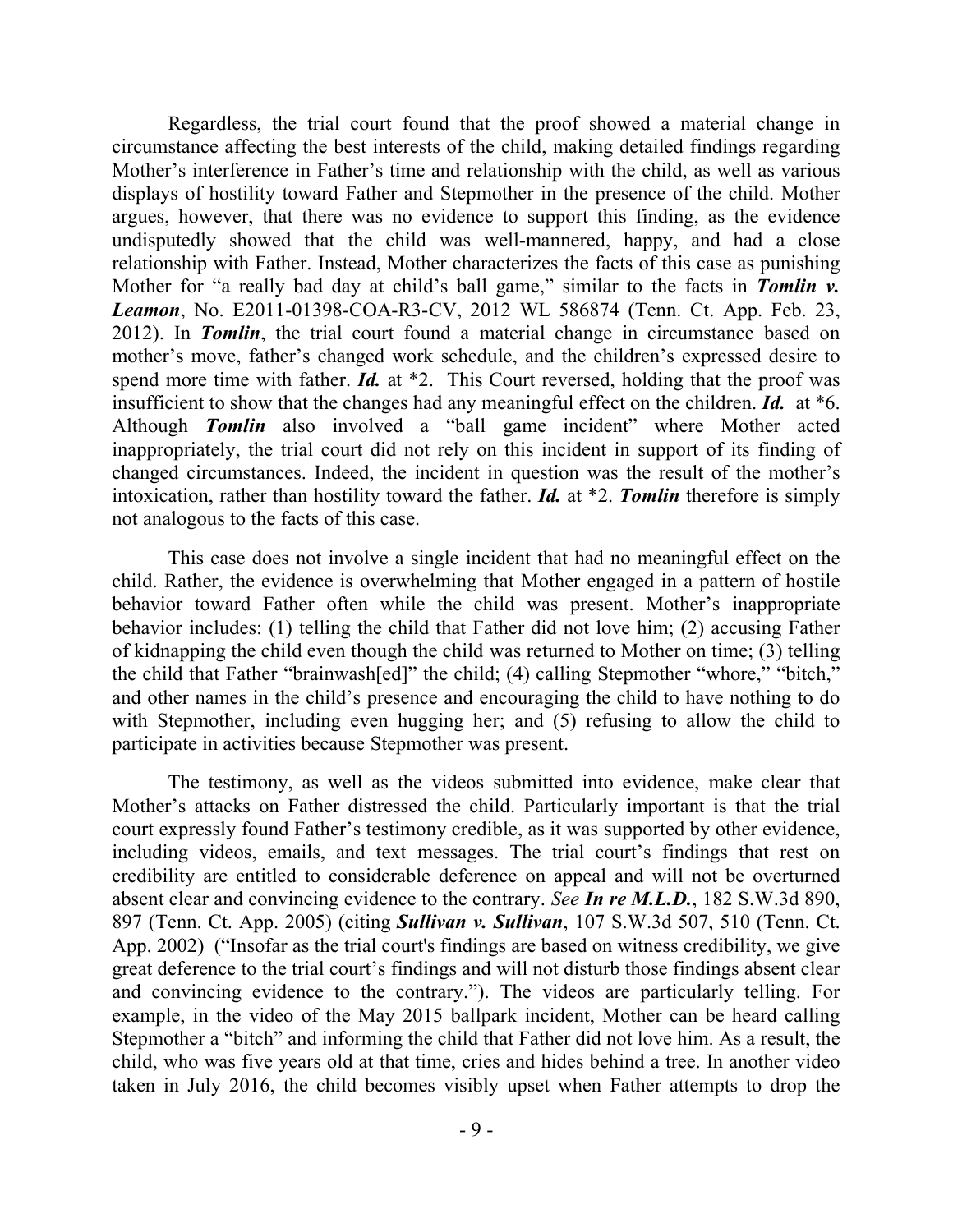child off with Mother while Stepmother is present. The child begs Father not to allow Mother to see Stepmother, clearly out of fear of Mother's reaction. This particular incident, along with other instances where Mother exhibited disdain toward Father, occurred following Mother's agreement to be bound by the restraining order, leading the trial court to conclude that Mother's "hostility toward the Father and/or [S]tepmother remained undiminished" in spite of the restraining order.

It is true that the child is happy, healthy, and had generally not suffered long-term negative effects from Mother's outrageous behavior at the time of trial. As a reminder, Tennessee Code Annotated section 36-6-101(a)(2)(B) specifically states that "[a] material change of circumstance does not require a showing of a substantial risk of harm to the child." Thus, Mother's assertion that child has not been caused substantial harm by her actions does not negate the fact that the child has been obviously profoundly affected by the hostility between his parents. Clearly, a child who cries and hides behind a tree during a public outburst by his Mother, as well as goes into a panic when being dropped off at Mother's home with Stepmother present has been affected by these issues. The child's reactions during these incidents were indisputable, as they were captured on video. Additionally, Father and Stepmother testified to other incidents where the child was distressed by what he perceived to be Mother's reactions, including crying about losing a toy at Father's house because the toy belonged at Mother's house. According to the testimony, Mother and Stepmother's mere presence together causes the child to be "very upset, nervous, anxious, [and] crying." Moreover, Mother admitted the detrimental result of her behavior during her testimony, agreeing that her outbursts have had a "negative effect" on the child.

We concede that Father has not always exhibited the necessary maturity when dealing with Mother. Father's decisions to lie to Mother about taking the child out of state and to use inappropriate names for Mother in his cellphone are troubling to this Court.<sup>10</sup> However, the enmity sometimes displayed by Father does not negate Mother's hostility and its effect on the child. Rather, the fact that the parties cannot maintain some semblance of peace for the sake of their child only bolsters our resolve that a material change in circumstances has occurred that has had a meaningful effect on the child. Given the above evidence, as well as Mother's admission, we cannot conclude that the evidence preponderates against the trial court's finding that a material change in circumstance has occurred that affects "the child's well-being in a meaningful way." *H.A.S. v. H.D.S.*, 414 S.W.3d 115, 123 (Tenn. Ct. App. 2013). As such, the trial court did not err in proceeding to consider the child's best interest with regard to custody.

#### **Best Interests**

 $10$  We note, however, that Mother points to no provisions of the previously agreed upon parenting plan that gives her the authority to prevent Father from taking the child on a trip during his parenting time. It appears that Father was required by the plan only to provide Mother an itinerary.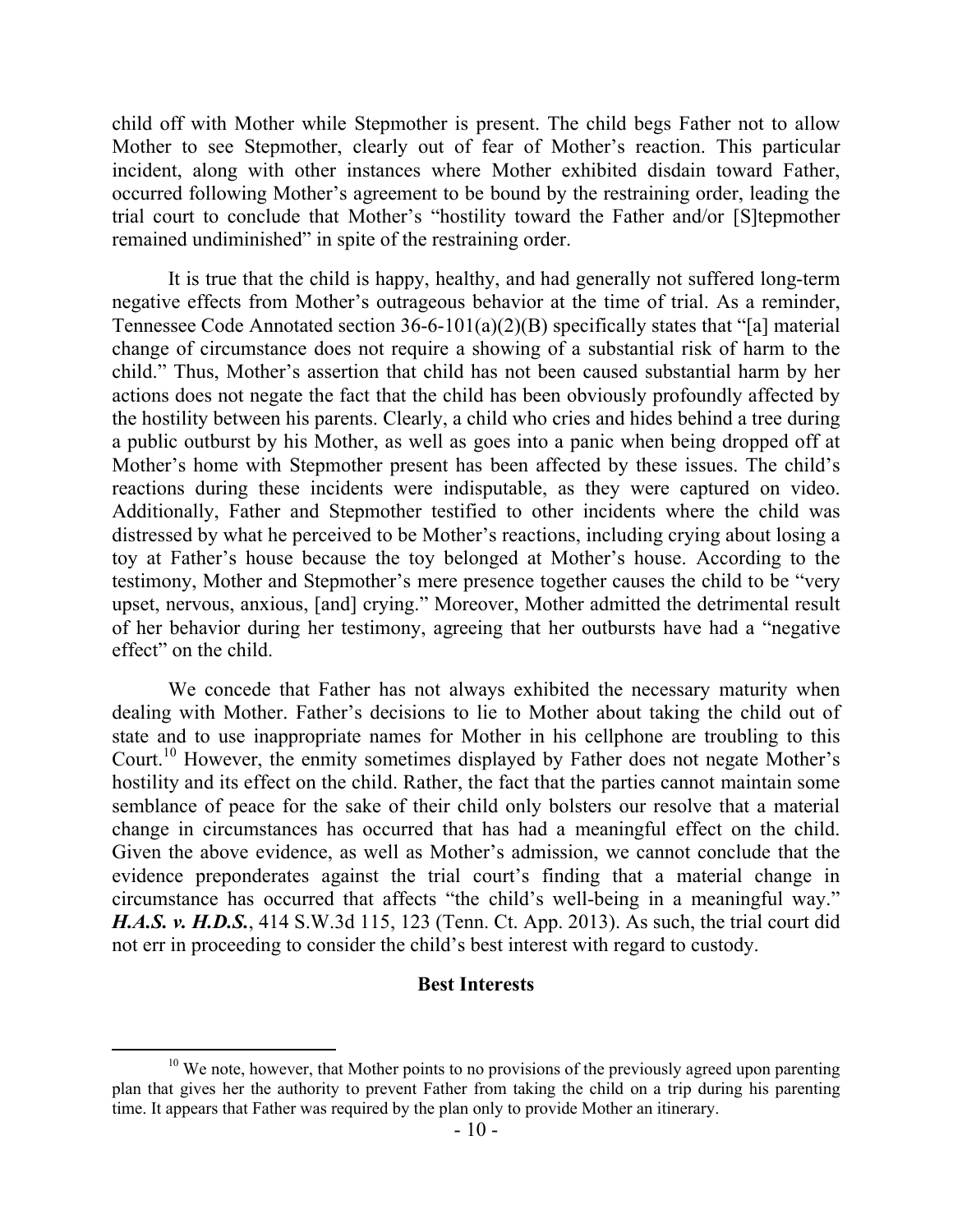Having determined that Father met his burden to show changed circumstances affecting the child's well-being, we next consider the best interest factors contained in Tennessee Code Annotated section 36-6-106(a). The factors contained in section 36-6- 106(a) are non-exclusive. *Beyer v. Beyer*, 428 S.W.3d 59, 71 (Tenn. Ct. App. 2013). "Determining a child's best interest is a 'fact-sensitive inquiry'" that does not call for "rote examination of each of [the relevant] factors and then a determination of whether the sum of the factors tips in favor of or against the parent. The relevancy and weight to be given each factor depends on the unique facts of each case.'" *Solima v. Solima*, No. M2014-01452-COA-R3-CV, 2015 WL 4594134, at \*4 (Tenn. Ct. App. July 30, 2015) (quoting *In re Marr*, 194 S.W.3d 490, 499 (Tenn. Ct. App. 2005)). Consequently, "the determination of what is in a child's best interest could turn on a single factor." *Paschedag v. Paschedag*, No. M2016-00864-COA-R3-CV, 2017 WL 2365014, at \*4 (Tenn. Ct. App. May 31, 2017), *perm. app. denied* (Tenn. Oct. 4, 2017) (citing *In re Marr*, 194 S.W.3d at 499). In this case, the trial court made detailed findings as to each relevant factor; we will therefore consider each factor in turn.

### **1. The strength, nature, and stability of the child's relationship with each parent, including whether one (1) parent has performed the majority of parenting responsibilities relating to the daily needs of the child; . . . .**

The trial court made the following findings with regard to this factor:

The Court finds that each of the parties has a strong relationship with the minor child although the Mother's relationship is the stronger by virtue of the fact that the child is in her possession a greater period of time. The Court further finds that the Mother has set upon a course of conduct to denigrate and alienate the child from the Father and [S]tep[-]mother. Despite the Mother's efforts, the Court finds that the child still enjoys a good relationship with both his Father and [S]tepmother and enjoys his time with them. The Mother has clearly performed the majority of parenting responsibilities relating to the daily needs of the child. The Court finds that she has done so in an exemplary manner, caring for the child, feeding and clothing him; involving him in extracurricular activities; providing medical attention when necessary and assisting him with his schoolwork. However, the Court finds that she has not successfully parented the child as result of her unmasked hostility toward the Father and [S]tep[-]mother and her inappropriate behavior in the presence of the minor child. This consideration favors the Father.

Mother contends that the trial court's finding as to this factor was in error because the evidence was undisputed that she had been the child's primary caregiver throughout his life and under her care, the child was largely thriving, citing *Crockett v. Hogan*, No. M2005-01788-COA-R3-CV, 2007 WL 2330857, \*1–\*2 (Tenn. Ct. App. Aug. 14, 2007).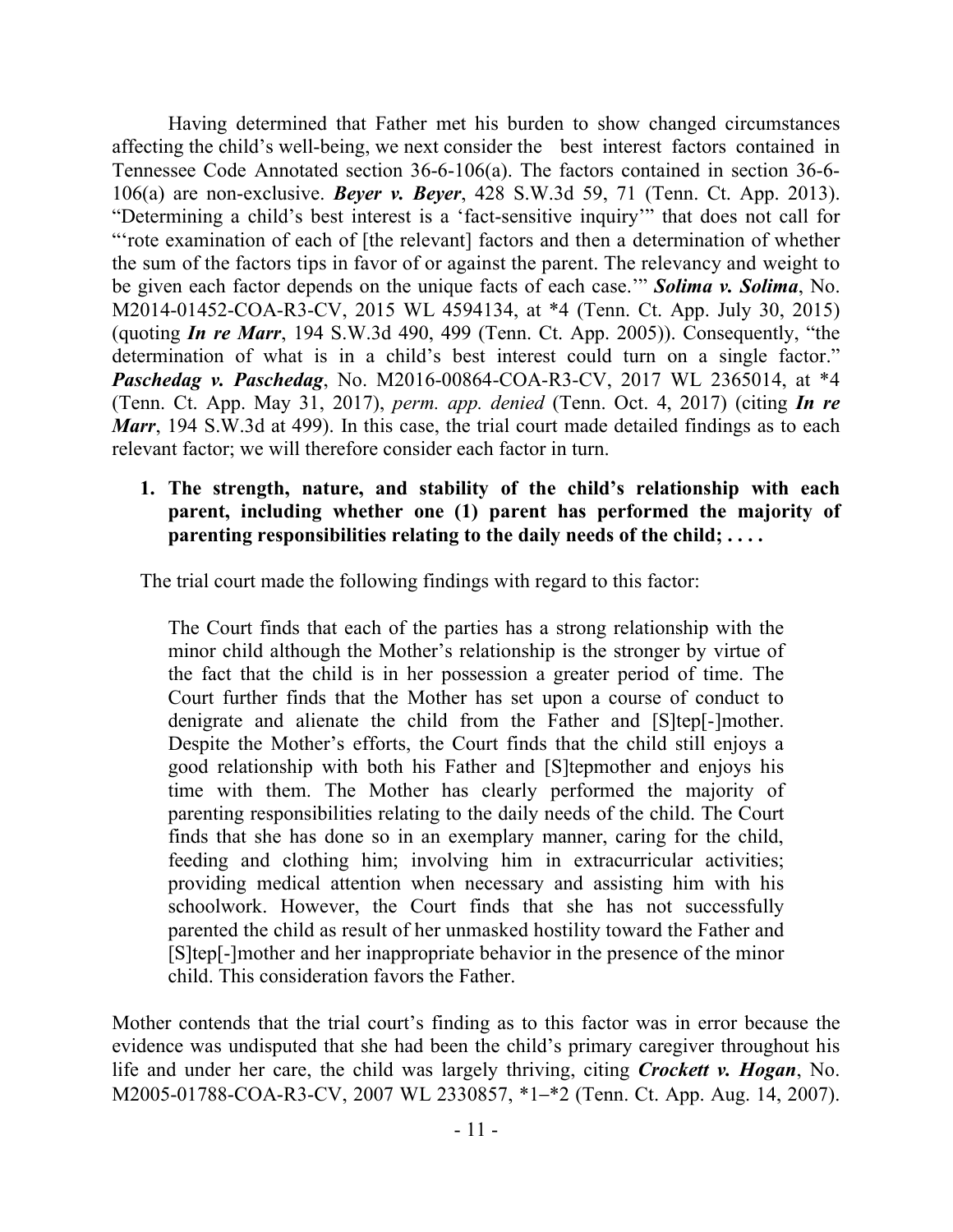In *Crockett*, we reversed a change in custody, noting that the evidence showed that the child had thrived in the mother's custody. The facts are not analogous, however, as the change in circumstances in *Crockett* was the mother's conviction for embezzlement, rather than naked hostility directed toward the child's other parent in the presence of the child. While the child is doing well in school, that simply does not negate the fact that Mother has purposefully chosen to engage in activity that visibly and profoundly distresses the child. The evidence therefore does not preponderate against the trial court's finding that Mother's behavior appears intended to alienate the child from Father and that her outbursts show a lack of stability. As such, the trial court's decision to find this factor favors Father was not in error.

**2. Each parent's or caregiver's past and potential for future performance of parenting responsibilities, including the willingness and ability of each of the parents and caregivers to facilitate and encourage a close and continuing parent-child relationship between the child and both of the child's parents, consistent with the best interest of the child. In determining the willingness of each of the parents and caregivers to facilitate and encourage a close and continuing parent-child relationship between the child and both of the child's parents, the court shall consider the likelihood of each parent and caregiver to honor and facilitate court ordered parenting arrangements and rights, and the court shall further consider any history of either parent or any caregiver denying parenting time to either parent in violation of a court order; . . . .**

With regard to this factor, the trial court found as follows:

The Court finds that the Father has the potential for adequate future performance of parenting responsibilities. However, the Court finds that based on the Mother's continuing anger and hostility toward the Father and [S]tepmother, she cannot and will not facilitate nor encourage a close and continuing parent-child relationship between the child and the Father consistent with the best interest of the child. The Court further finds, based on the Mother's history, that she will not honor nor facilitate the courtordered parenting arrangements nor recognize the Father's rights as a parent. As noted in its findings, the Court finds that the Mother has violated both the letter of the court-ordered parenting plan and the spirit of coparenting. This consideration strongly favors the Father.

Mother disagrees with this finding, noting that she often allowed Father additional parenting time or rescheduled visits due to Father's work schedule. Mother also contends that the trial court failed to consider the incidents wherein Father engaged in inappropriate behavior in front of the child, such as calling Mother a "Grumpasaurus[.]"

Again, we do not discount that Father has exhibited some inappropriate behavior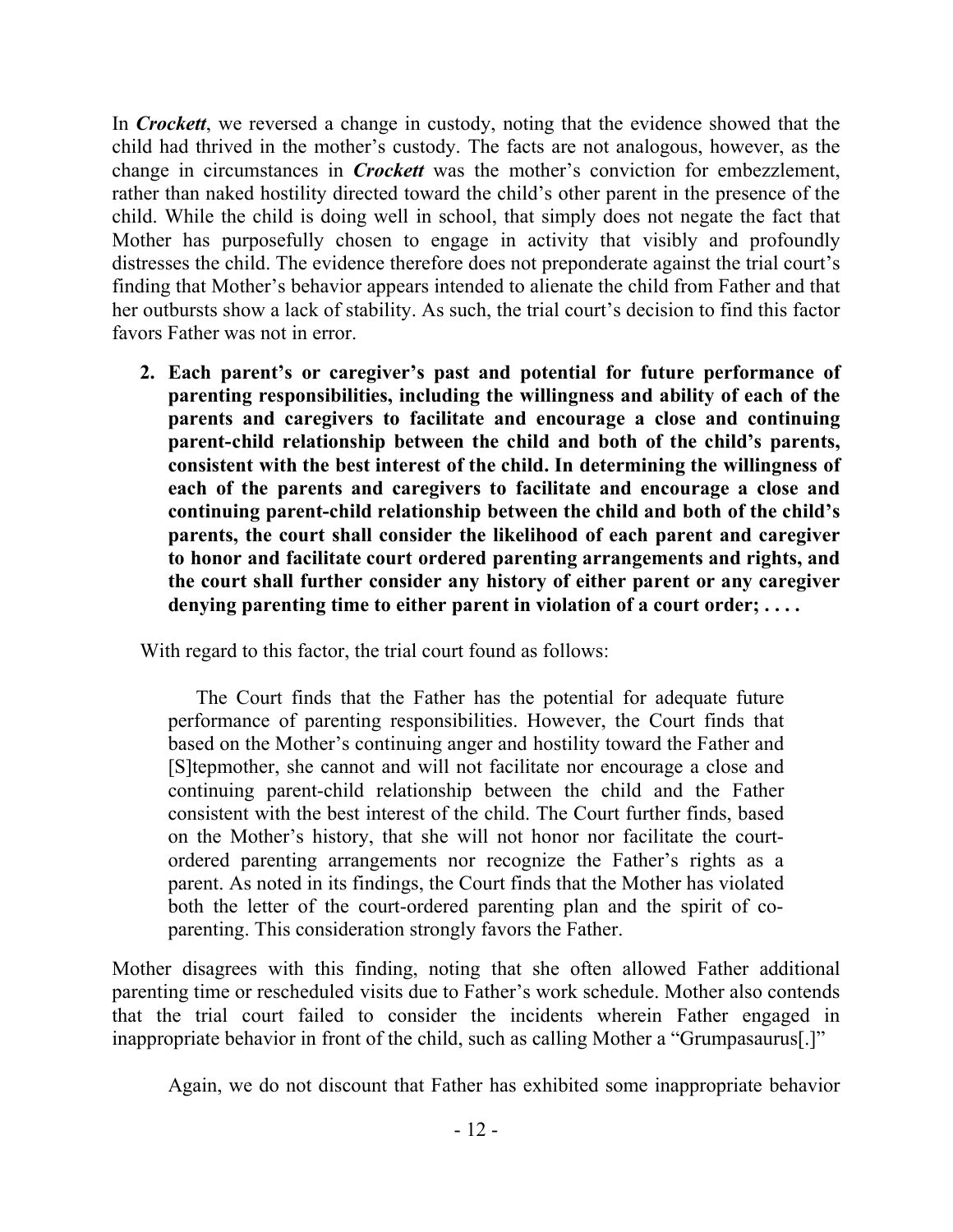in this case. In the totality of the circumstances, however, Mother's complete lack of judgment with regard to her behavior towards Father and Stepmother in the child's presence far overwhelms the rather limited evidence concerning Father's misconduct. Here, Mother has engaged in repeated outbursts that have caused the child to fear being around Stepmother in Mother's presence. Regardless of Mother's feelings on this issue, Stepmother is a part of the child's life.<sup>11</sup> Mother's hostility and the child's resulting distress continued even after Mother agreed to restrain her conduct.

Moreover, the evidence shows that Mother repeatedly attempted to interfere in Father's parenting time by attempting to entice the child away from Father or placing inappropriate restrictions on Father during his parenting time. When Mother was upset, she also often threatened to prevent Father's contact with the child. As such, the evidence does not preponderate against the trial court's finding that Mother will not facilitate a close and loving relationship between Father and the child. A few instances of agreeing to accommodate Father's schedule simply cannot negate the fact that Mother has told the child that Father does not love him, directed the child not to have contact with his Stepmother without justification, and often acted in manner that interfered with Father's ability to parent the child.

### **3. Refusal to attend a court ordered parent education seminar . . . .**

The trial court found this ground inapplicable. We agree.

## **4. The disposition of each parent to provide the child with food, clothing, medical care, education and other necessary care; . . . .**

The trial court found that this factor was neutral, as both parents have provided the child with all necessary care. Mother does not dispute the trial court's finding on this factor.

## **5. The degree to which a parent has been the primary caregiver, defined as the parent who has taken the greater responsibility for performing parental responsibilities; . . . .**

The trial court's findings on this factor were rather minimal:

The Court finds that the Mother has taken the greater responsibility for performing parental responsibilities by virtue of her status as the Primary Residential Parent under the original parenting plan. However,

 <sup>11</sup> As discussed, *infra*, the trial court found that Stepmother was an appropriate presence in the child's life.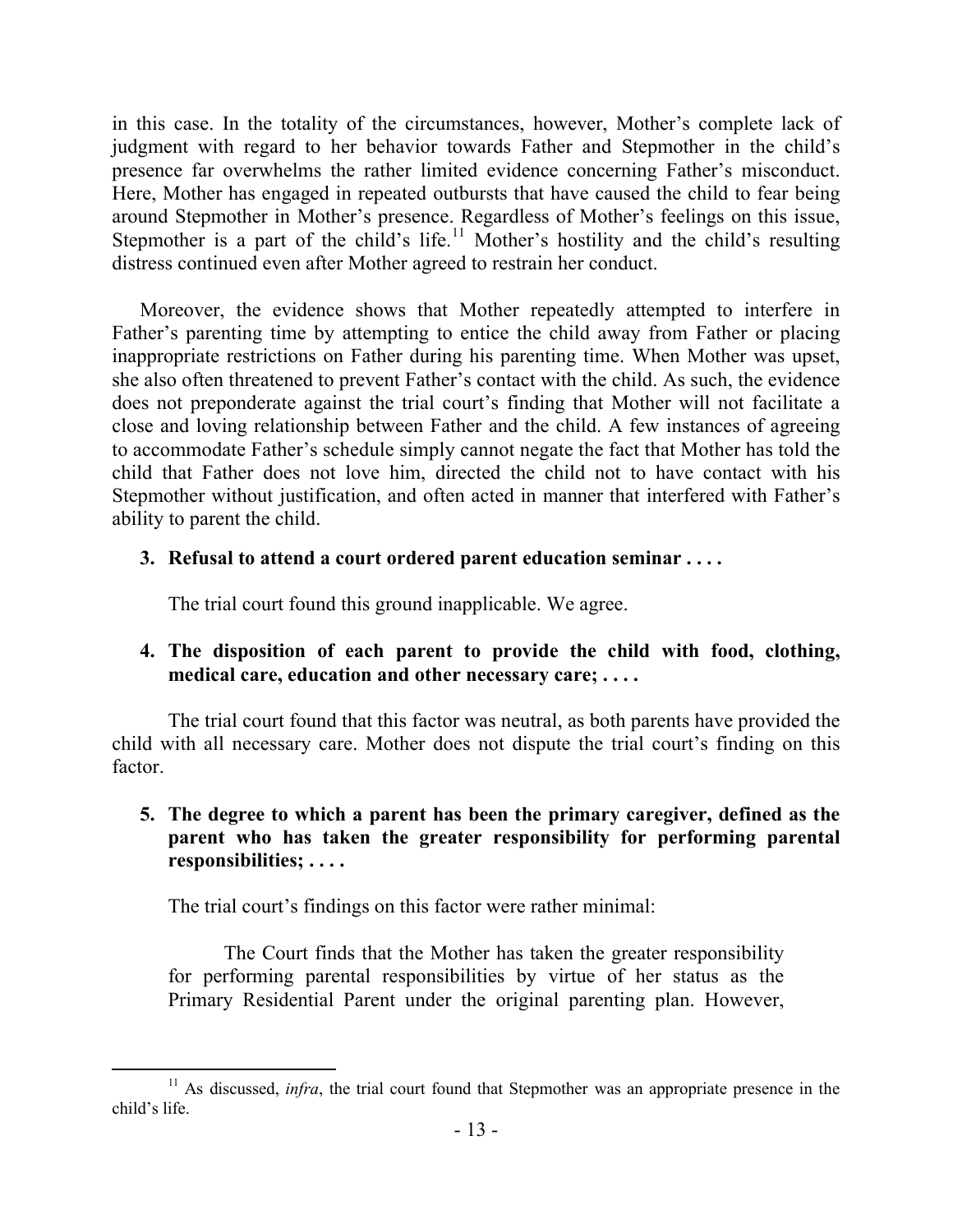based on her behavior described herein, the Court finds she has not done so successfully. This consideration favors the Father.

Mother strongly disagrees with the trial court's finding on this factor, noting that she has been the child's primary caregiver since the child's birth. Indeed, as Mother points out, Father agreed to the parenting plan under which the parties had heretofore been operating—a plan that named Mother primary residential parent and allowed her significant time with the child.

Father asserts, however, that the trial court was correct with regard to this factor, citing *Pack v. Rothchild*, No. E2016-00873-COA-R3-CV, 2017 WL 3106885 (Tenn. Ct. App. July 21, 2017). In *Pack*, the trial court found with regard to this best interest factor as follows: "Mother has historically been the primary caregiver due to her role as stay-athome parent. This consideration is offset by her more recent actions to minimize Father's role." *Id.* at \*4. With regard to other best interest factors, the trial court noted that Mother had not facilitated a relationship between the father and the children. In designating Father as the children's primary residential parent, the trial court relied in part on the fact that the mother "had unilaterally restricted Father's parenting time in the past, and it found that she would not facilitate a relationship with Father if she was designated the primary residential parent." *Id.* at \*5. In *Pack*, however, the trial court found that the mother had restricted father's visitation to such an extent that father had at one point gone "an extended time without seeing" the children. *Id.* at \*3.

The same is simply not true in this case. While we agree that Mother has not endeavored to facilitate a relationship between the child and Father, issues that are relevant to other best interest factors, the evidence shows that Mother has undisputedly been the child's primary caregiver throughout his life pursuant to an agreement with Father relative to their divorce. Although trial courts have broad discretion in this area of law, their decisions must be based on an appropriate application of the law to the facts presented. *See Gaskill*, 936 S.W.2d at 631. The trial court therefore erred in finding that this factor weighs in favor of Father.

## **6. The love, affection, and emotional ties existing between each parent and the child; . . . .**

The trial court again made detailed findings with regard to this factor:

The Court finds that each of the parents loves their son and has great affection for him and strong emotional ties to him. In reviewing the Mother's behavior however, the Court has concerns over the Mother's attachment to the child. It appears to this Court that the Mother considers the child to be hers alone and that the Father has somehow waived any rights to the child by virtue of him seeking a divorce from the Mother. The Father divorced the Mother, not his child. Further, there is nothing in the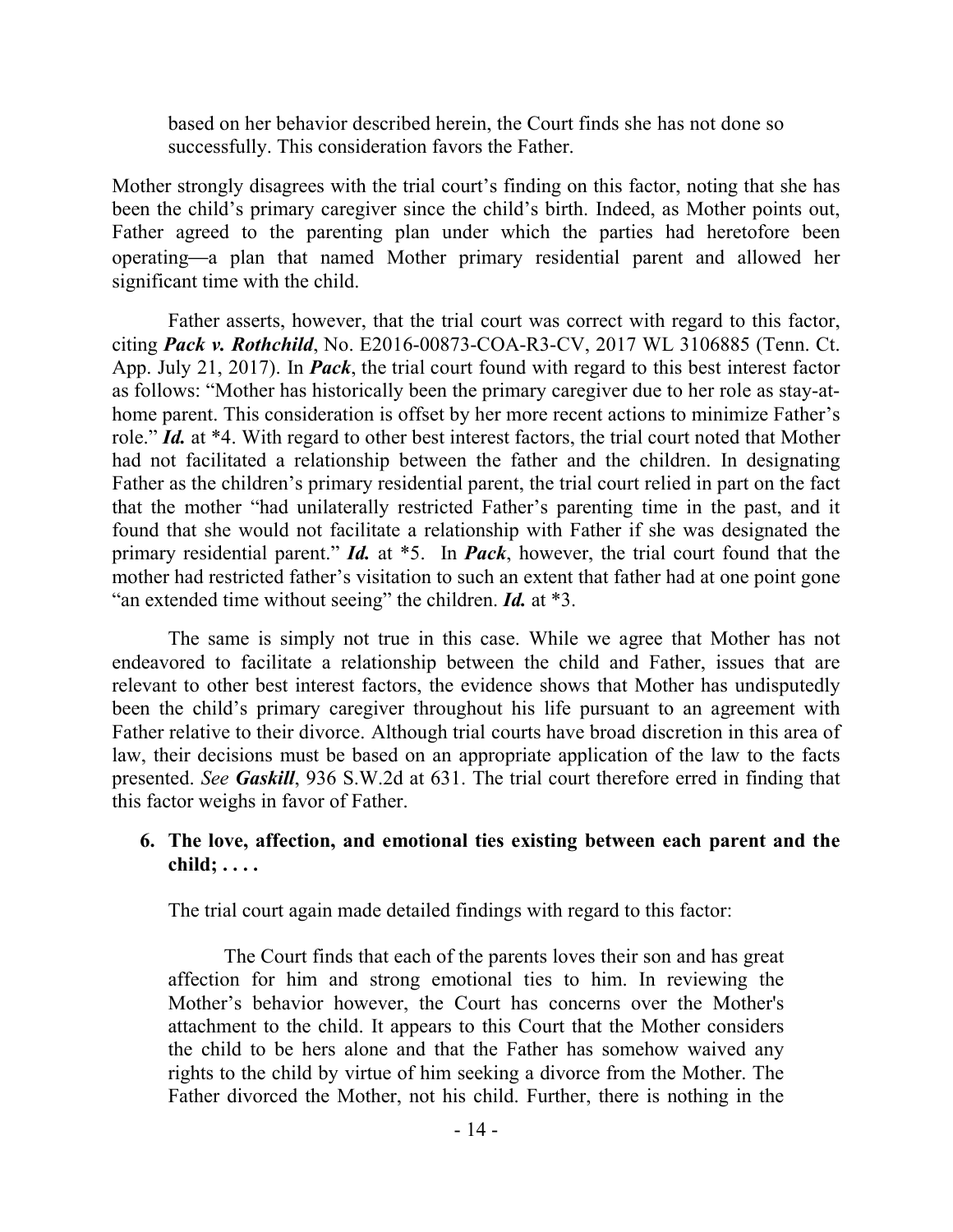original parenting plan that suggests that the Father has waived any rights to the child. While he agreed for the Mother to make major decisions, it is obvious that these parties do not get along well, and making joint decisions could be extremely problematic. The Court has concerns that the Mother is overly attached or attendant to the child which may interfere with the child's development, self-confidence and independence. The Court notes the testimony of Catherine Kivett, the child's kindergarten teacher, who related that one of her goals with the child was to require him to be more independent. Irrespective, the Court finds this consideration to be neutral.

Mother takes issue with the trial court's findings on this ground, particularly the trial court's findings regarding Mother's over-attachment to the child. Still, the trial court found that this factor did not favor one party over the other. We agree. Here, the evidence presented was that the child is strongly bonded to both Mother and Father. As such, the trial court did not abuse its discretion in finding that this factor was neutral.

### **7. The emotional needs and developmental level of the child; . . . .**

According to the trial court's finding on this factor,

The Court has heard little from either party regarding any emotional needs or developmental issues of the child. However, the Court has observed the child's demeanor and observed the impact of the Mother's behavior on the child in several videos. In the T-ball incident, evidenced in [the video recordings], the child is seen crying and in one segment of the video, he hides behind a tree and cries as the Mother berates the Father and denigrates the [S]tepmother. In another video, . . . the child is seen crying and fearful in the backseat of the Father's vehicle as he is driving the child back to the Mother's home at the conclusion of his parenting time. The [S]tepmother is in the car, and the child is begging the Father not to drop him off with the [S]tepmother present because of the child's concerns over the Mother's reaction. The Court finds it to be in the best interest of the minor child that the child be placed in counseling in an effort to help the child deal with the inappropriate behavior of the Mother and the modifications of the current parenting plan. The Court finds that the Mother cannot see the upset and damage she has inflicted upon her child as a result of her behavior. Because of the Mother's inability to understand or accept the import of her behavior on the child, the Court finds that the Father is the parent most capable of providing for the child's emotional needs. This consideration strongly favors the Father.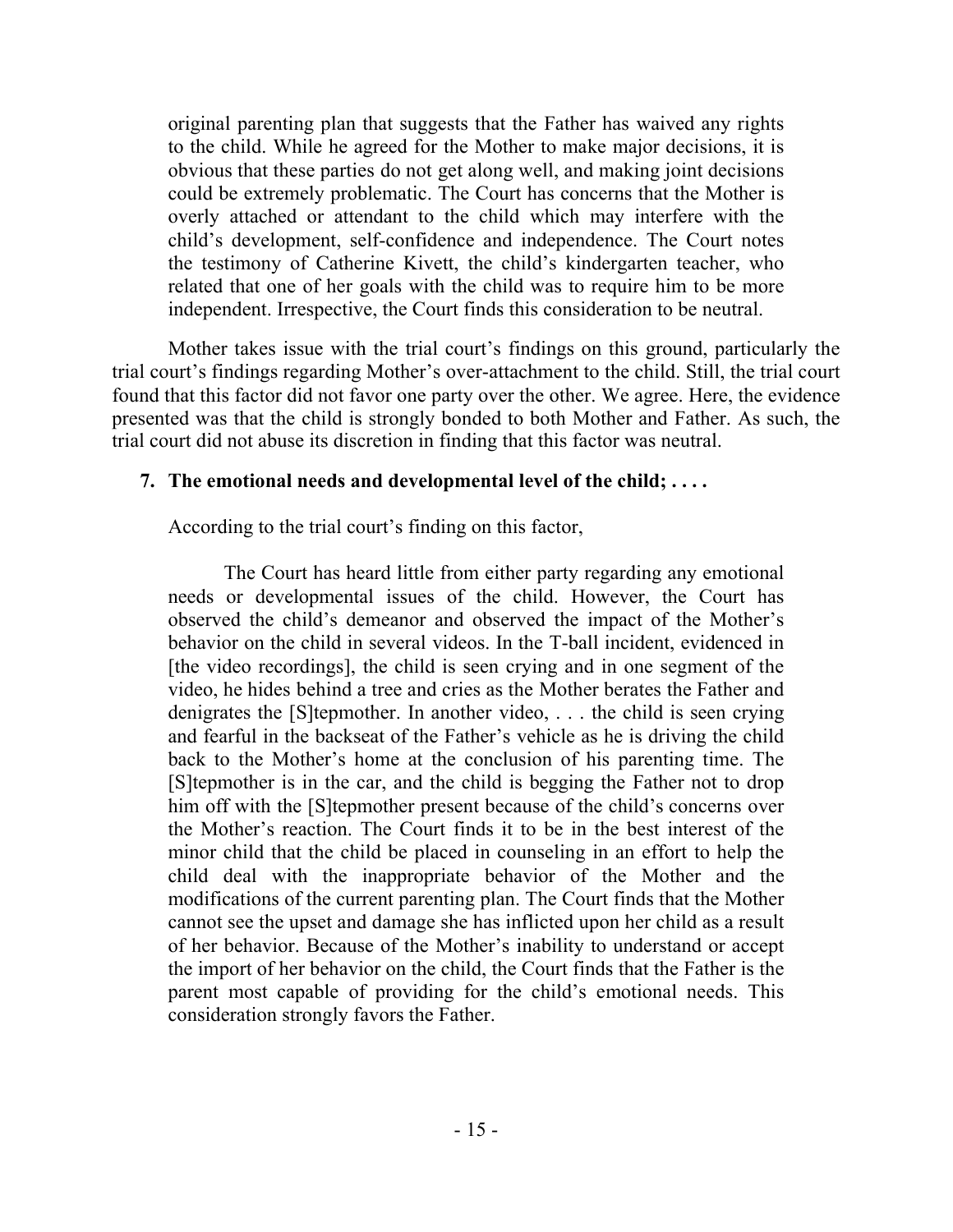Mother contends that the evidence does not support the trial court's findings because the proof showed that the child is happy, healthy, and thriving under the current parenting plan. In addition, Mother points to the lack of proof that the child is in need of any psychological counseling. Essentially, Mother asserts that in the absence of "any lasting impact" on the child or "expert testimony that [the child] had suffered any serious or permanent emotional damage," the trial court's decision with regard to this factor should be construed as the trial court punishing Mother for these past incidents.

Respectfully, "[the] trial judge, as the fact finder, is not required to check his or her common sense at the door when considering evidence." *Eberting v. Eberting*, No. E2010-02471-COA-R3-CV, 2012 WL 605512, at \*20 (Tenn. Ct. App. Feb. 27, 2012); *see also Dattel Family Ltd. P'ship v. Wintz*, 250 S.W.3d 883, 892 (Tenn. Ct. App. 2007) (holding that the court "is not required to check common sense at the courthouse door"). Expert testimony is only necessary "when the subject matter requires that the court and jury have the aid of knowledge or experience not held by ordinary witnesses, . . . and where common knowledge furnishes no criteria for judgment or where proof depends on observation and analysis outside the common experience of jurors[.]" *Hall v. State*, No. E2004-01635-CCA-R3-PD, 2005 WL 2008176, at \*30 (Tenn. Crim. App. Aug. 22, 2005) (citation omitted) (citing *Lawrence County Bank v. Riddle*, 621 S.W.2d 735, 737 (Tenn. 1981)). When faced with undisputed evidence that the child suffers what might be described by a laymen as a "panic attack" at the possibility of Mother seeing that Stepmother is with the child, the trial court correctly found that the child's emotional needs were not being met by Mother even in the absence of expert proof to that effect. In her continued campaign to make Father and Stepmother unhappy or uncomfortable, Mother largely ignored the impact that her outbursts were having on her child. The trial court therefore did not err in finding that this factor favored Father.

### **8. The moral, physical, mental and emotional fitness of each parent as it relates to their ability to parent the child. . . .**

The trial court made the following findings with regard to this factor:

Because of the Mother's overt anger and hostility directed toward the Father and [S]tepmother, her seeming inability to control such behavior in the presence of the child and its impact on the minor child, the Court finds that the Mother is not emotionally fit to continue to parent the minor child at this time. This consideration favors the Father.

With regard to this factor, Mother's argument rests largely on her contention that the trial court's findings do not support the drastic remedy ultimately ordered by the trial court. Mother agrees that some of her behavior following the parties' divorce was inappropriate and regrettable. Rather, she argues that the trial court's decision to remove her from the child's life for a significant period of time was more detrimental to the child's emotional health than any of her prior behavior.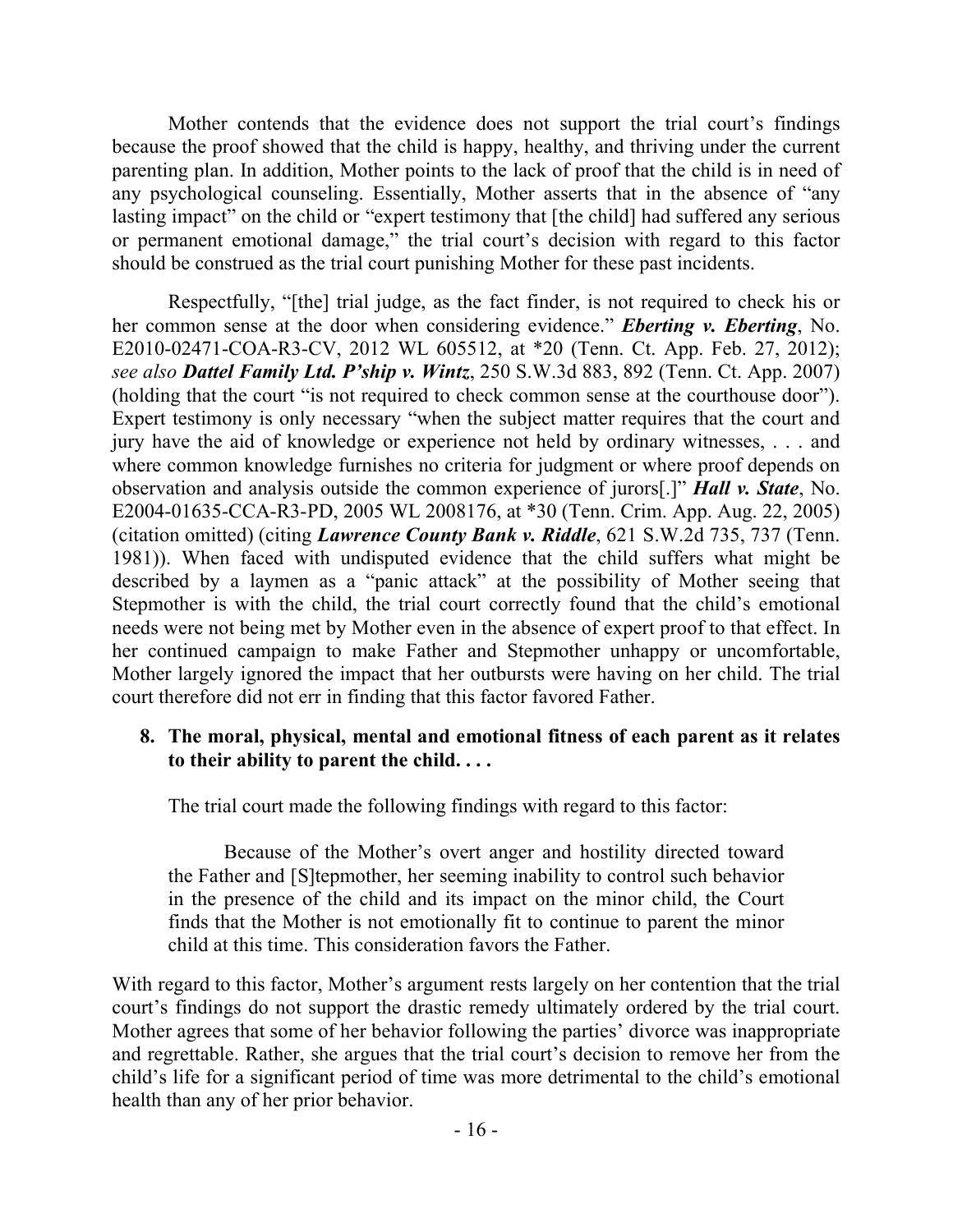We note, however, that Mother has not designated as an issue the parenting schedule that was ordered by the trial court, nor has she raised the trial court's decision to remove the child from Mother's care pending counseling as an issue. Generally, this Court only considers issues that are properly designated as issues on appeal. *See, e.g., Childress v. Union Realty Co.*, 97 S.W.3d 573, 578 (Tenn. Ct. App. 2002) ("We consider an issue waived where it is argued in the brief but not designated as an issue."). Rather, the only issues properly raised by Mother in this appeal is whether the trial court correctly concluded that Father had shown both a material change in circumstance and that the child's best interest favored "changing custody" from Mother to Father. We therefore consider the trial court's findings above only in that context.

Here, the evidence shows that, for whatever reason, Mother has exhibited a pattern of behavior where she has been unable to control her hostility toward Father and Stepmother, resulting in verbal altercations in the presence of the child. Consequently, the evidence does not preponderate against the trial court's finding that Mother's emotional fitness is questionable. The trial court therefore did not err in finding that this factor favors Father.

**9. The child's interaction and interrelationships with siblings, other relatives and step-relatives, and mentors, as well as the child's involvement with the child's physical surroundings, school, or other significant activities; . . . .**

As the trial court found,

The Father and [S]tepmother have a child which is the half-brother to the parties' minor son. The unrebutted testimony before the Court is that the parties' minor son is engaged with and has a good relationship with his new brother. Further, the Court finds that the parties' son has a good relationship with [S]tepmother. The Court also finds that the child has a good relationship with the maternal grandparents and other family members and close friends of the Mother's. The Court finds that maintaining such relationships is important and in the best interest of the minor child. Under the present parenting arrangement, the Mother is determined to prevent a relationship with [S]tepmother and as result, with the child's half-brother, Beau. The Court finds no evidence of any hostility by the Father directed at the maternal grandparents or the [Mother's] other family members. This consideration favors the Father.

Mother does not disagree with the trial court's factual findings with regard to this factor, but argues that the trial court abused its discretion in finding that this factor favors Father where the evidence was that the child has positive interactions with both sides of his family, is doing well in school, and participates in a multitude of activities while in Mother's care. Mother also argues that this evidence does not support the drastic reduction in parenting time afforded to Mother in the new parenting plan.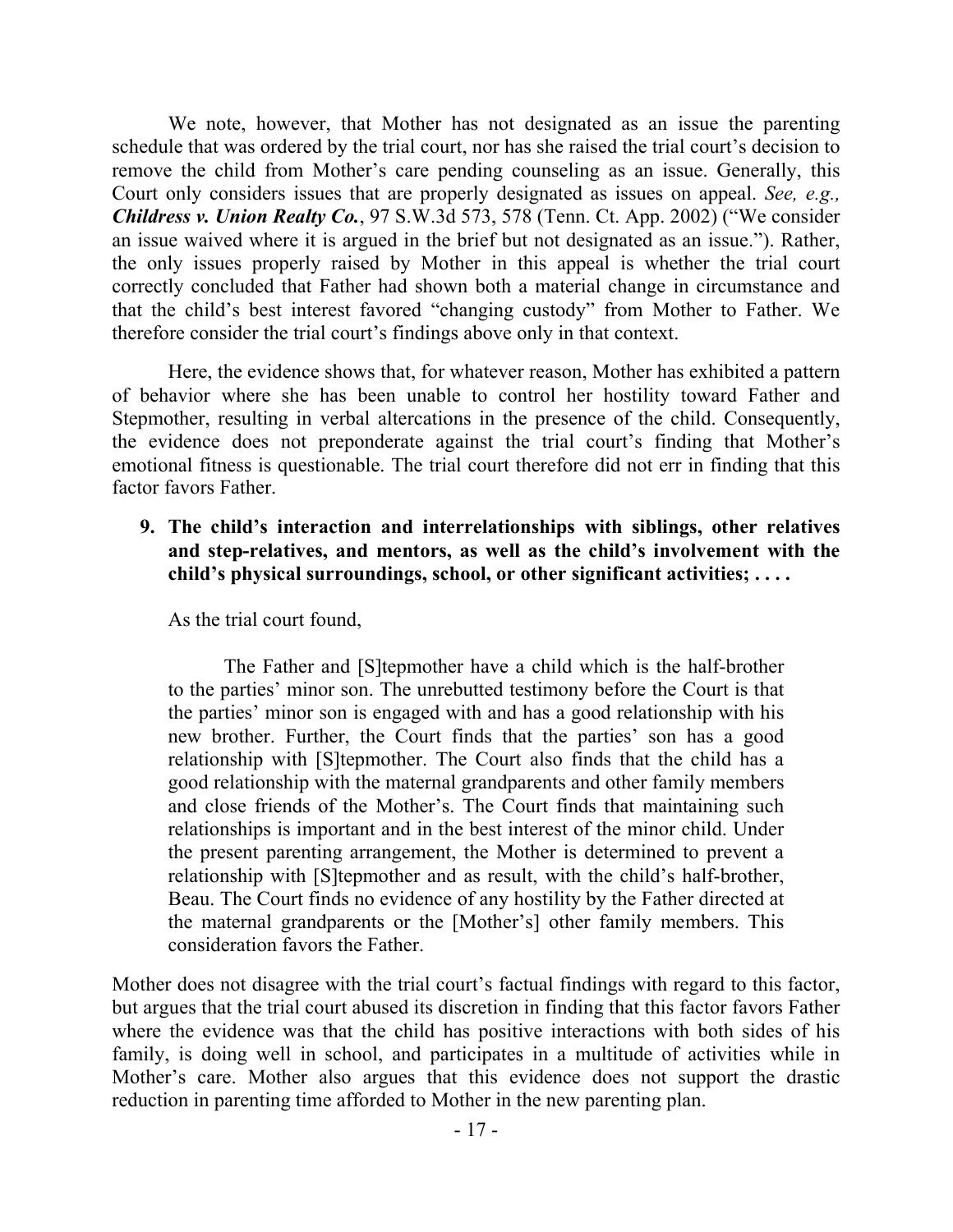Respectfully, we disagree. Here, the trial court properly considered that while the child has a good relationship with both sides of his family, it was Mother who had exhibited a pattern of behavior that seeks to limit any relationship between the child and Stepmother, despite the fact that Stepmother is clearly part of both Father's and the child's post-divorce life. Mother's efforts in this regard are not merely reasonable inferences based on the evidence, but are in part based on her own admissions: in one email, Mother indicates that she will take action to prevent any contact between the child and Stepmother. In contrast, no evidence was presented that Father has undertaken any efforts to prevent the child's contact with Mother's family. Moreover, the evidence shows that Father was also involved in the child's activities, including sports and Boy Scouts. As such, the trial court did not err in finding that this factor favors Father.

#### **10.The importance of continuity in the child's life and the length of time the child has lived in a stable, satisfactory environment; . . . .**

According to the trial court,

The Court finds that continuity of placement is generally in a child's best interest and promotes stability in the child's life. Since the parties' divorce in 2013 and indeed before, the child has lived with the Mother and she has been the primary caregiver. In light of the Court's findings in this cause however, the Court cannot find that the child has lived in a stable or satisfactory environment since the divorce. To the contrary, while the Mother professes her love for the child and has been a good caregiver, the Court finds the Mother's behavior as described above has been detrimental to the child and his relationship with his Father and [S]tepmother. This consideration favors the Father.

Of the factors that Mother asserts that the trial court incorrectly found, Mother appears to most take issue with the trial court's findings as to this factor. According to Mother, "[t]he trial court's analysis of this factor shows how far outside the spectrum of reasonable analysis its ruling wandered. Instead of simply acknowledging the overwhelming proof that Mother had been the child's primary caregiver since he was born, the Court" focused on Mother's hostile interactions with Father and Stepmother that were allegedly to the detriment of the child. Mother asserts, however, that any finding that Mother's behavior has had a detrimental effect on the child is wholly without evidentiary support.

Again, we respectfully disagree. As previously discussed, the trial court was well within the bounds of reasonableness to find that the child's well-being had been harmed by Mother's repeated outbursts and naked hostility toward the child's other parent. The child's distress is not speculative or hypothetical, as Mother suggests, but has been documented by both testimony and undisputed video proof. Still, we note that there can be no dispute that other than the fear and anxiety caused by Mother's behavior, the child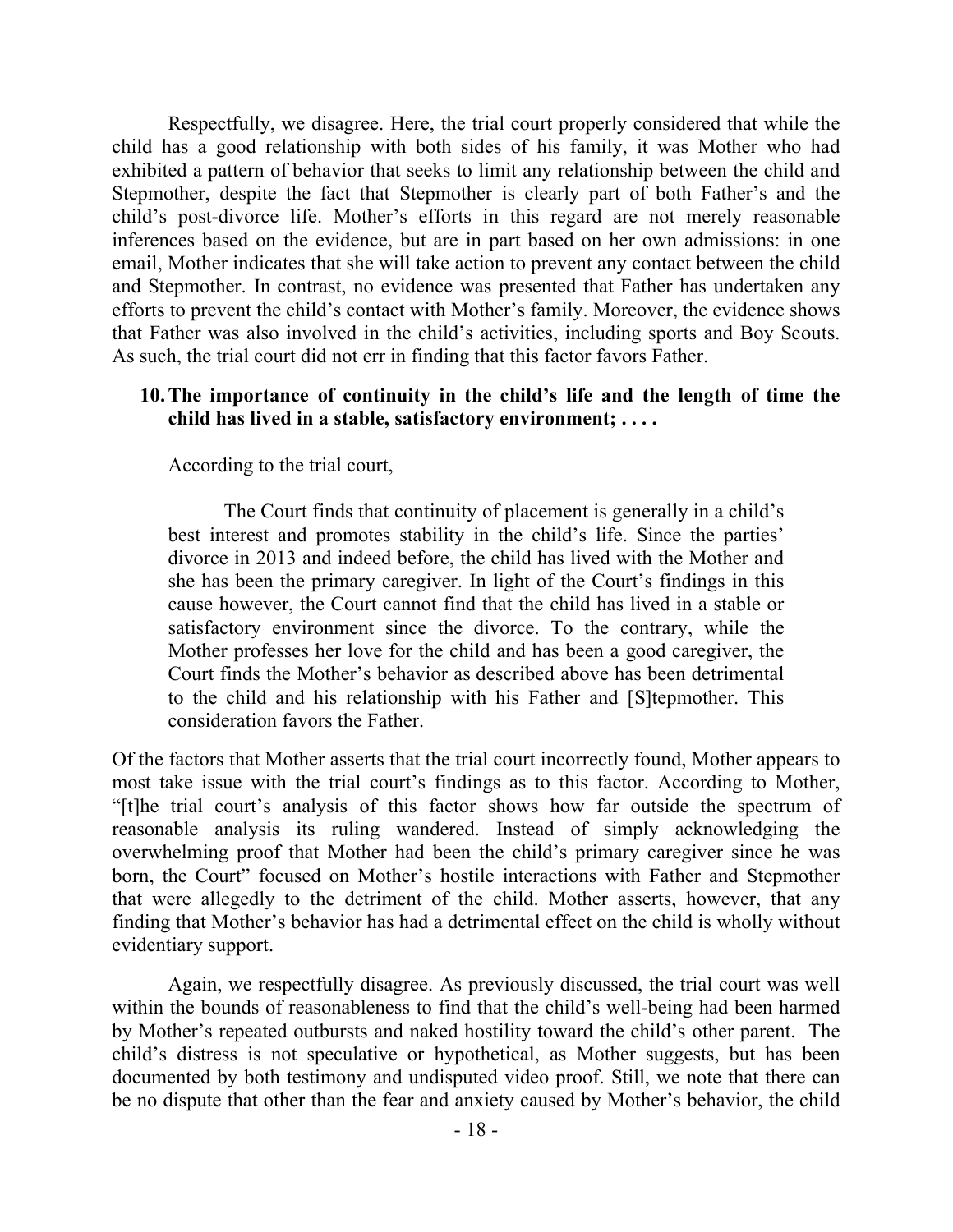is largely thriving in the other areas of his life due, in part, to Mother's care. Moreover, there can be no dispute that continuity of placement favors Mother. Still, we must agree that Mother's own actions have caused a good deal of instability in the child's life, ultimately leading to this change of custody proceeding. As such, we modify the trial court's ruling to conclude that this factor favors neither party.

### **11.Evidence of physical or emotional abuse to the child, to the other parent or to any other person. . . .**

The trial court made the following findings with regard to this factor: "The Court finds that the Mother's behavior toward the Father and Stepmother constitutes abuse, and her behavior in the presence of the minor child constitutes emotional child abuse. This consideration favors the Father. This Court has taken remedial steps in the ruling to protect the child." Mother argues, however, that this finding was in error in the absence of expert proof or sufficient facts to support the trial court's findings. As an initial matter, Mother cites no law to support any argument that findings of emotional abuse must be supported by expert proof.

The term emotional abuse is not defined in Tennessee Code Annotated section 36- 1-106, or elsewhere in Title 36. Generally, the term abuse simply means "[t]o injure (a person) physically or mentally." *Black's Law Dictionary* 11 (9th ed. 2009). To be abusive, to be "characterized by wrongful or improper use" or to be "habitually cruel, malicious, or violent[.]" *Id.* at 12. Here, Mother's behavior towards Father and Stepmother concerning their marriage can be described as nothing short of abusive. In addition to hurling vicious and inappropriate names at Stepmother, Mother has also threatened Father's continued involvement with the child due to Stepmother's presence. We cannot conclude that Mother's action in directly exposing the child to the abuse directed at Stepmother and Father does not also constitute a form of emotional abuse. Indeed, the video proof submitted at trial shows that these interactions have a profound negative effect on the child. As such, the evidence does not preponderate against the trial court's finding as to this factor and, accordingly, the trial court did not err in finding that this factor favors changing custody to Father and instituting a plan to remediate these conditions.

#### **12.The character and behavior of any other person who resides in or frequents the home of a parent and such person's interactions with the child; . . . .**

The trial court again made detailed findings with regard to this factor:

The only adult person residing in either home is the [S]tepmother []. The Mother, in her pleadings, has alleged that [S]tepmother was "grossly interfering in the relationship between the parties, specifically as it relates to the parties' minor child." There is no competent evidence before the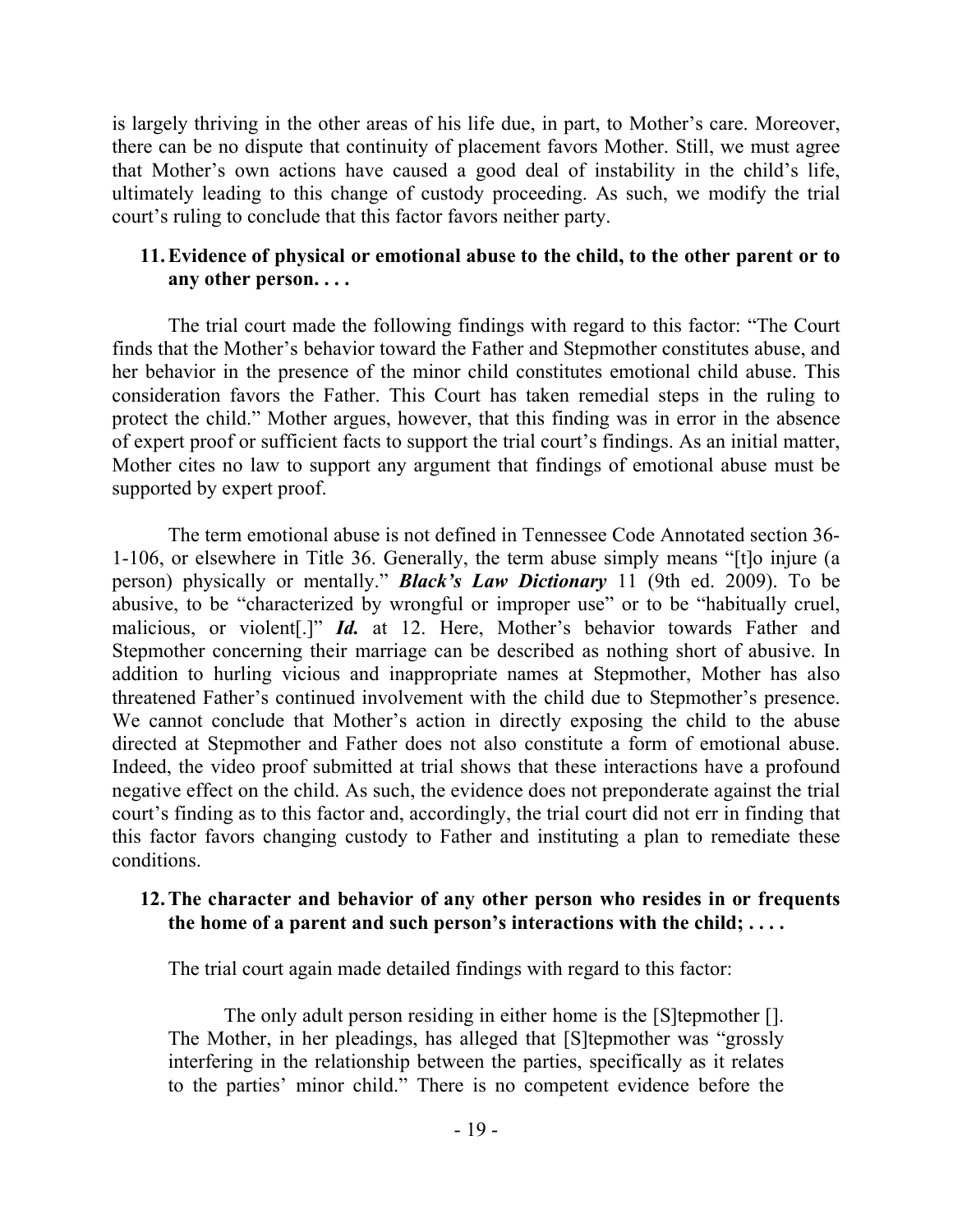Court that this allegation is true. It is without question that [S]tepmother was romantically involved with the Father prior to the entry of the final decree of divorce. The Court has no evidence that [S]tepmother was the cause of the demise of the parties' marriage. This question is not before the Court nor is it material to the issues under consideration. The Mother has cite[d] two incidents she alleges occurred prior to the marriage of the Father and [S]tepmother in which [S]tepmother allegedly behaved inappropriately. She alleged in one incident that [S]tepmother drove past her home while she, her mother, and the child were on the front porch. [S]tepmother allegedly made an obscene gesture directed towards the Mother. In the second incident, the Mother and the minor child drove by [S]tepmother's home and [S]tepmother allegedly screamed an obscenity at her. The Mother stopped the vehicle and chastised [S]tepmother. [S]tepmother, in her testimony, denied the first incident. She gave a different version of the second incident. She testified that she saw the child and the Mother driving past her home, and she waved to the child. She testified that the Mother did stop her vehicle and cursed her and told her not to wave to her child. Given the undisputed behavior of the Mother and her hostility toward the [S]tepmother, the Court finds [S]tepmother's testimony to be the more credible. It is the Mother who has admittedly called [S]tepmother vile and demeaning names and has insisted that the child have no relationship with the [S]tepmother or that the [S]tepmother even touch the child. Based on the evidence before it, the Court finds that [S]tepmother has a good relationship with the minor child and has great love and affection for the child. The Court finds [S]tepmother is not a threat of harm to the child nor has she interfered with the relationship of the parties or negatively impacted the minor child. The Court finds that this consideration favors the Father.

Mother contends, however, that in rejecting Mother's assertion that Stepmother's interference with the child constituted a material change in circumstances, no evidence in support of a material change in circumstance existed. Mother therefore asserts that the change in custody resulted from the trial court's desire to punish Mother for her outbursts.

As previously discussed, however, the trial court's finding of a material change in circumstance affecting the best interests of the child is supported by ample proof in the record. Specifically, a material change in circumstance occurred when, following the divorce, Mother chose to engage in a pattern of angry and hostile conduct toward Father and Stepmother that interfered with Father's ability to parent the child and caused the child anxiety, fear, and distress. The trial court's decision to change custody therefore did not result from a desire to punish Mother, but from an appropriate need to protect the child from Mother's behavior.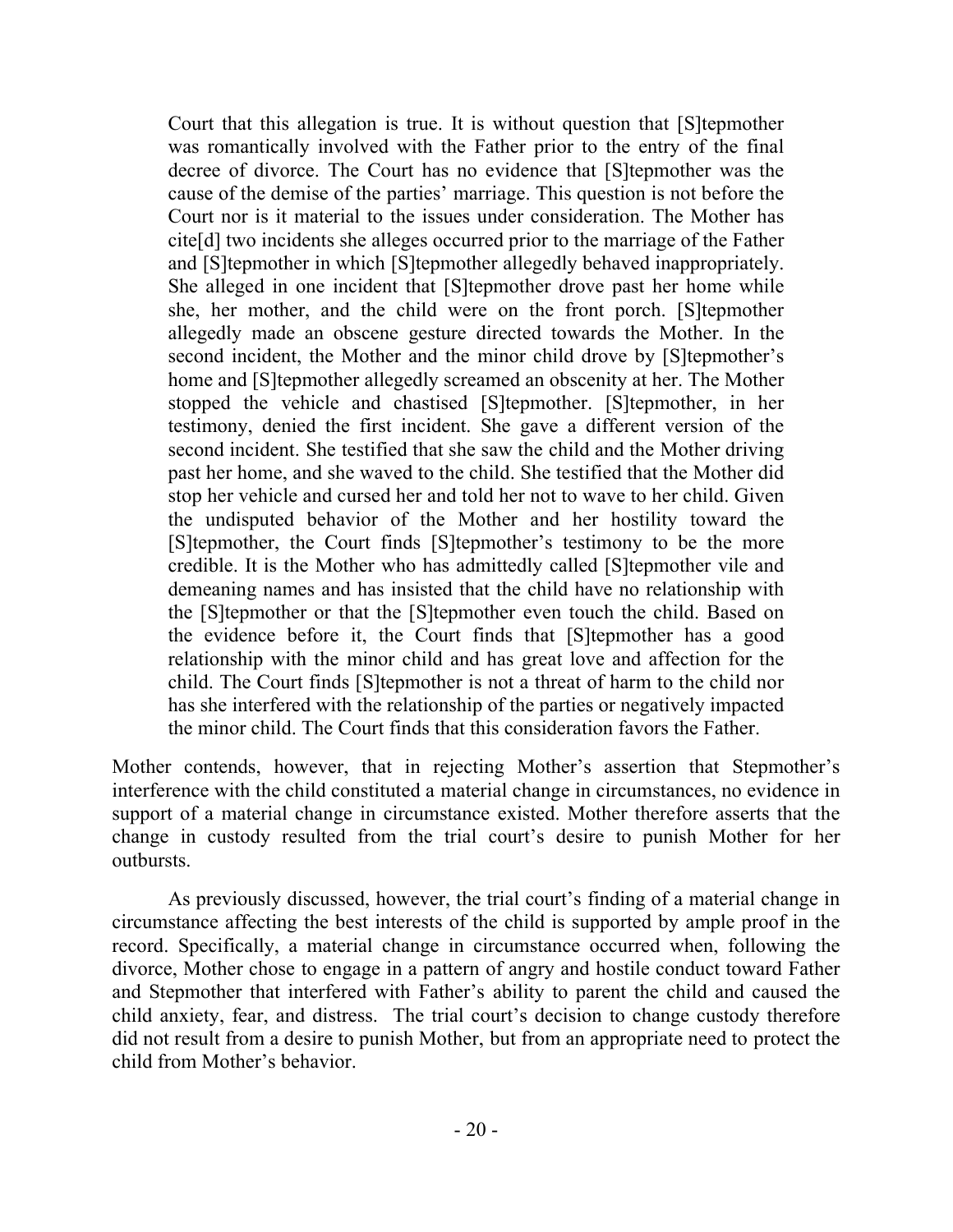Returning to the evidence presented on this factor, there was simply no evidence presented that Stepmother was anything other than a positive influence on the child. Other than two disputed instances of alleged inappropriate conduct on the part of Stepmother, the evidence showed that Stepmother's character and conduct have been appropriate despite Mother's outbursts. Moreover, the trial court expressly rejected Mother's testimony concerning this alleged misconduct, finding Mother's testimony lacked credibility. As we noted earlier, we do not overturn findings that are based on credibility lightly and we discern no reason to overturn the trial court's express credibility findings in this case. *See In re Adoption of A.M.H.*, 215 S.W.3d 793, 809 (Tenn. 2002). The proof showed that Stepmother has a loving and close bond with the child in spite of Mother's intrusion and that Stepmother is an appropriate person to have contact with child. The trial court's findings on this issue are therefore fully supported by the record. As such, the trial court did not err in finding that this factor favors Father.<sup>12</sup>

Based on the foregoing factors, the trial court ruled that custody would be changed to Father, immediately implemented a plan that severely limited Mother's contact with the child for a time, directed Mother to attend counseling, and ultimately entered a permanent parenting plan in which Father was named primary residential parent and Mother was awarded substantially less time with the child than she had previously enjoyed. Again, we note that Mother's appellate brief does not designate as an issue the plan that the trial court actually implemented or the trial court's order limiting Mother's contact with the child pending her participation in counseling. See, e.g., *Childress*, 97 S.W.3d at 578. Instead, the only issue raised on appeal is whether the trial court erred in changing custody to Father. Indeed, counsel for Mother stated at oral argument that the limited visitation following the trial court's order "is simply something that happened" that shows the punitive nature of the trial court's order. Given Mother's decision not to designate this as an issue, we consider the best interest factors with regard to the plan currently implemented.<sup>13</sup>

We discern no abuse of discretion in the trial court's decision to name Father primary residential parent and decrease Mother's time with the child in accordance with the permanent parenting plan ordered by the trial court. Here, Mother's frequent outbursts have clearly caused the child emotional distress and Mother continued in her negative behavior even after agreeing to be bound by the restraining order in this case. In our view, it should not be necessary for parents, particularly those who are attorneys and should be well-versed in Tennessee domestic law, to be ordered by judges not to denigrate the child's other parent and his or her life in the child's presence. The nature of

 $\overline{a}$ 

<sup>&</sup>lt;sup>12</sup> Although section 36-6-106(a) contains additional factors, we confine our review to the factors considered by the trial court and relevant to this appeal.

 $<sup>13</sup>$  No motion for this Court to consider post-judgment facts was filed by either party. Given that</sup> this appeal was heard on May 23, 2018, exactly one year following the trial court's order changing custody to Father, we presume that the parties have been operating under the less restrictive parenting plan for some time.